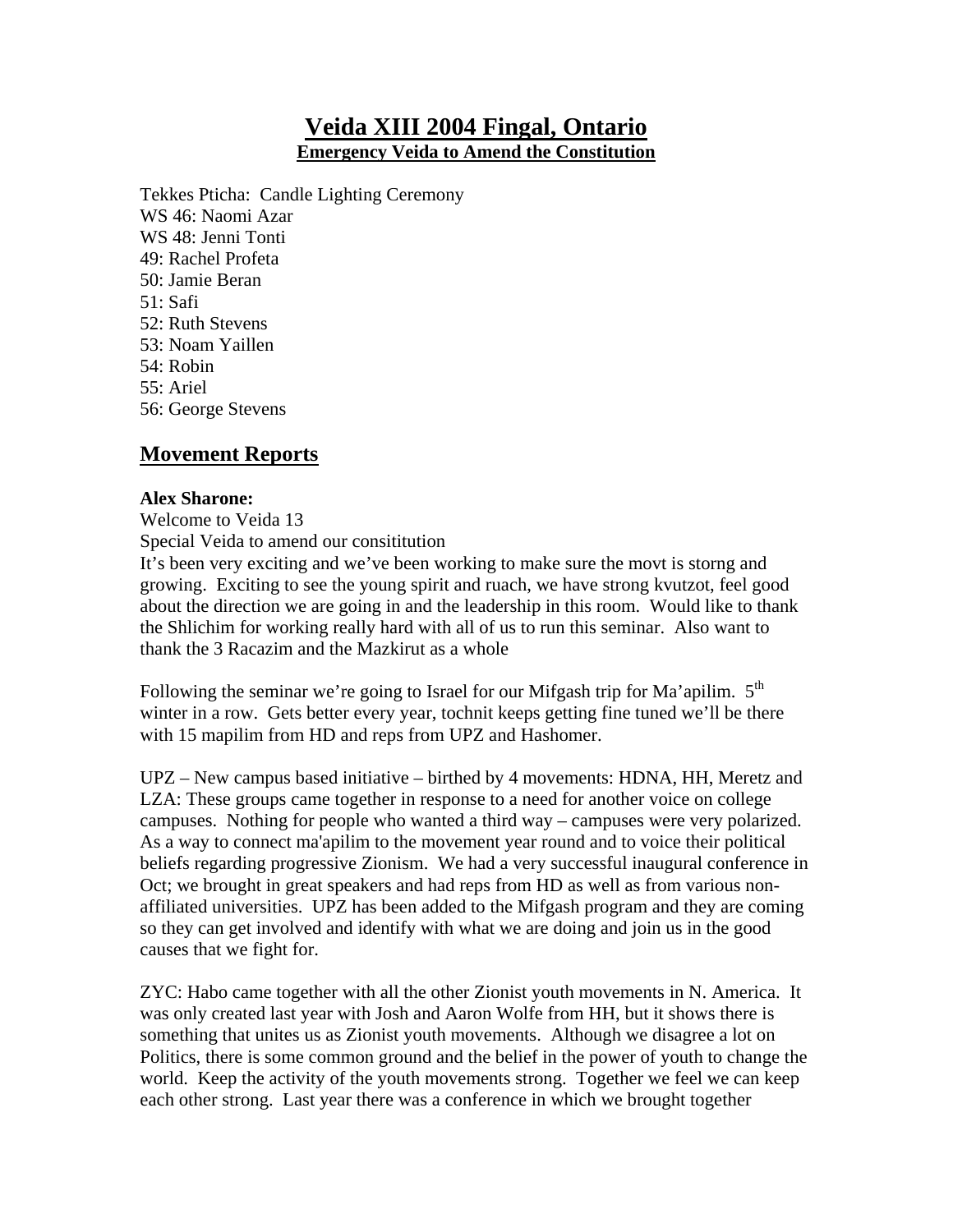participants from all of these youth movements for a seminar. We'll be inviting you to come represent Habo if we do another such conference this year.

Kvutzat Zeeq. Read letter from Zeeq to the movement.

## **Naomi Azar**

MBI, wksp and parent trip.  $2<sup>nd</sup>$  parent trip. MBI yud gimmel – just returned. Huge success. Traveling, living on kibbutz. Full program all n Israel. 121 participants. 140 expected for this coming summer. Workshop 54 having an awesome time. 29 participants right now, jump from 7 last year. Wksp54 just returned from Poland. On chofesh right now. Soon chavot seminar and then kaveret seminar. Will be in carmiel. Living and doing volunteer work. Will be at machanot this summer.

For wksp55. new part of wksp tochnit. Called chalutz. Happens during kibbutz portion of the program. More of an educational portion for the kibbutz part. Have ulpan 3 days a week and courses run for them by Habonim alumni. Cultural Judaism, Zionism, nkm, leadership, etc. don't know where located yet, which kibbutz. Prepare workshoppers to go through it and what kibbutzim are going through. Not going to Poland next year b/c they went on mb.

Both wksp and mbi will include more history on mizrachi Jews. And give educational background when we look at Israel today.

Parent trip. Create parent community. Learn more about Habonim and understand that we're part of a worldwide movement and not just little individual machanot.

## **Alex again**

Special thank you to Maya and Miryam from NOAL that made it out here from Israel. They worked with us on Tzevet to prepare this seminar for you. We value our relationship with NOAL are looking for ways to strengthen it.

Project that Habo wants to get involved with – project started by two artists – one Palestinian one Israeli – to fly kites on both sides of the barrier in symbol of hope and recognition that the other side exists and that people from both sides advocate for peace. We'll be meeting with the artists on Mifgash in the coming week, and we're looking into how we can get the Kenim involved as a national ken project. Use the process of kit making to think about what we can do to achieve peace in the region and to keep the hope alive for a peaceful resolution to the conflict. Purpose is also to further learn about this organization and to possibly join with HH in Israel to create and fly these kites with their kenim

# **Rachel Profeta:**

I'm Merakezet Habo U and Kenim - new position.

Kenim: We just had fall Mercaz in November which many of you were at. It was a really fabulous seminar – came up with long and short term goals and people really got a lot out of it. Other ideas about the vision of Kenim that came out of that weekend: creating a resource book that would include role definition and a tochnit chinuch for all the kenim.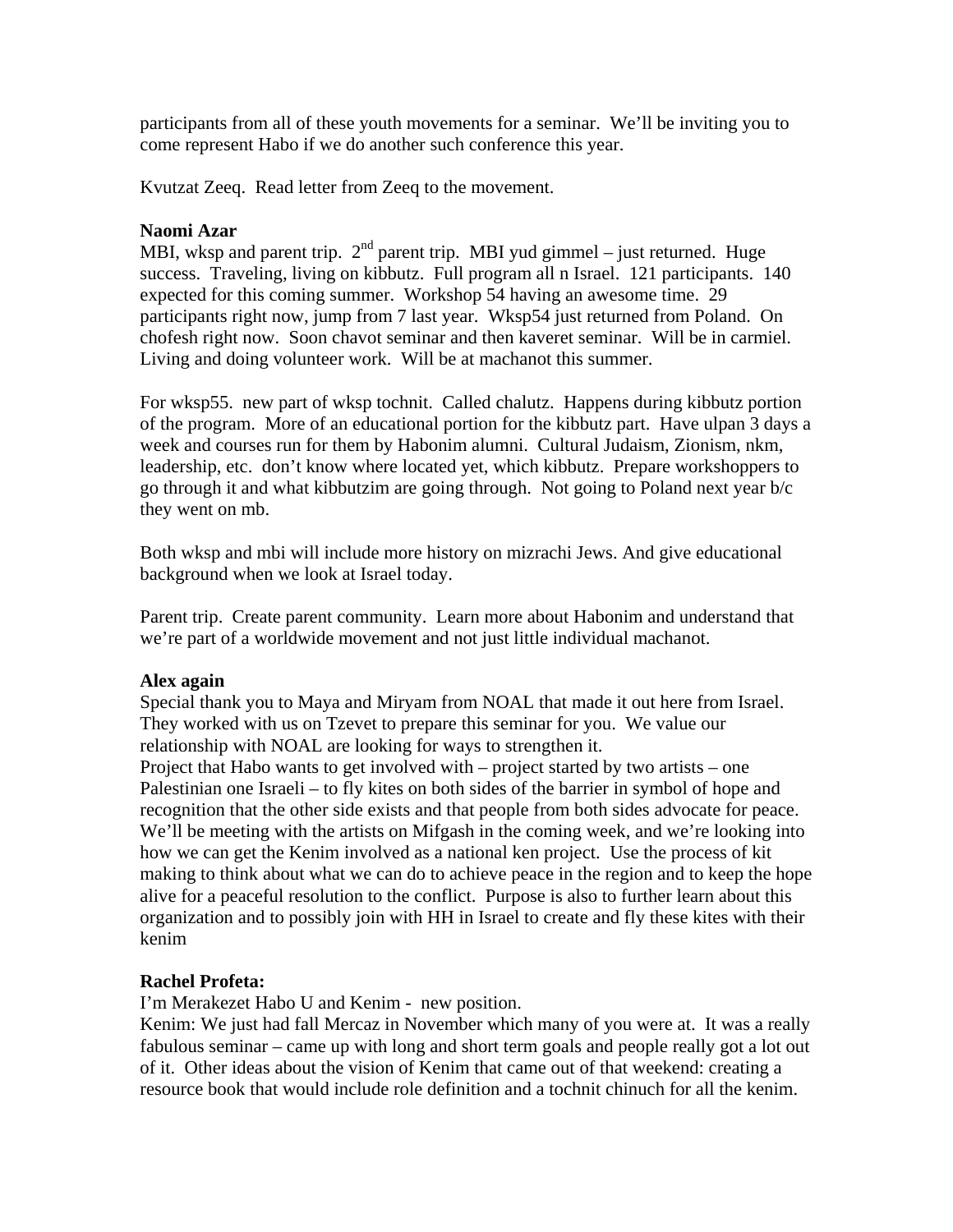I hope to have it finished by summer 2005. That will be coming to machaneh near you soon. creating the Roshei eizor structure for all the kenim – we would like to create for next year the Rosh Eizor to be the main organizer for all of the kenim. Will help kenim function.

Habo U: a new program, this past semester was the first semester that is took place. University of Haifa, you live communally, have peulot and tiyulim run for you, it was a pilot program,. Only 2 people wanted to stay for next semester so it is no At least 7 Ma'apilim here interested in going next year.

**Rakaz A; Gil Browdy**. Nationalize information about Madatz tochnit. Entering brainstorming process. Forming discussion groups to get ideas flowing. Goal is to have it ready this summer.

**Rakaz Bet: Ruth Stevens and Ilan Brandvain:** B'Tnua. Mailed late November. Critics say Best B'Tnua ever. Another one coming out soon. Requests for submissions. Congratulate winners of crossword puzzle. Pre-mbi.

# **Eizor Reports:**

**Gilboa:** LA. Kara Segal: events twice a month Bay Area: Rebecca Rozo-Marsh Starting one in Tucson. Hagshama seminar for hadracha in February. Mosh: number represent Max: DC 8. Rachel, Sam hertz DC 9. small group Jon DC 6 Doing more kef. To get kids coming every month Lee, Yochi DC 4-5: 5 or so kids every peula. Lots of chocolate. Mattan: each ken has post-mbi helping out. In feb. mifgash with galil and na'aleh,

Miriam: Sara Fralin: sitting the ditch with the ken. Successful seminar in October, reunion. Looking for a rosh ken, for people who are interested in joining. Looking for a new Shaliach.

Na'aleh: ken divided into 4. Brooklyn, long island, Westchester, Successful Hanukah party. most peulot run by pre-Madatz Rosh Eizor: miri levi Fall seminar biggest seminar ever. Going well, kids are coming, calling them weekly, have pen pals with NOAL in kfar saba. Sent letters and waiting for response. Kids want to make ken video that is going around. Detroit has it currently.

Tavor: Dov, Oren,

Ken pardess in Ann Arbor: Successful ken, Shabbat dinners, working to build up ken. New tavor video. 2 kens in Chicago. Ken afikim in Detroit. Twice a month, Shabbat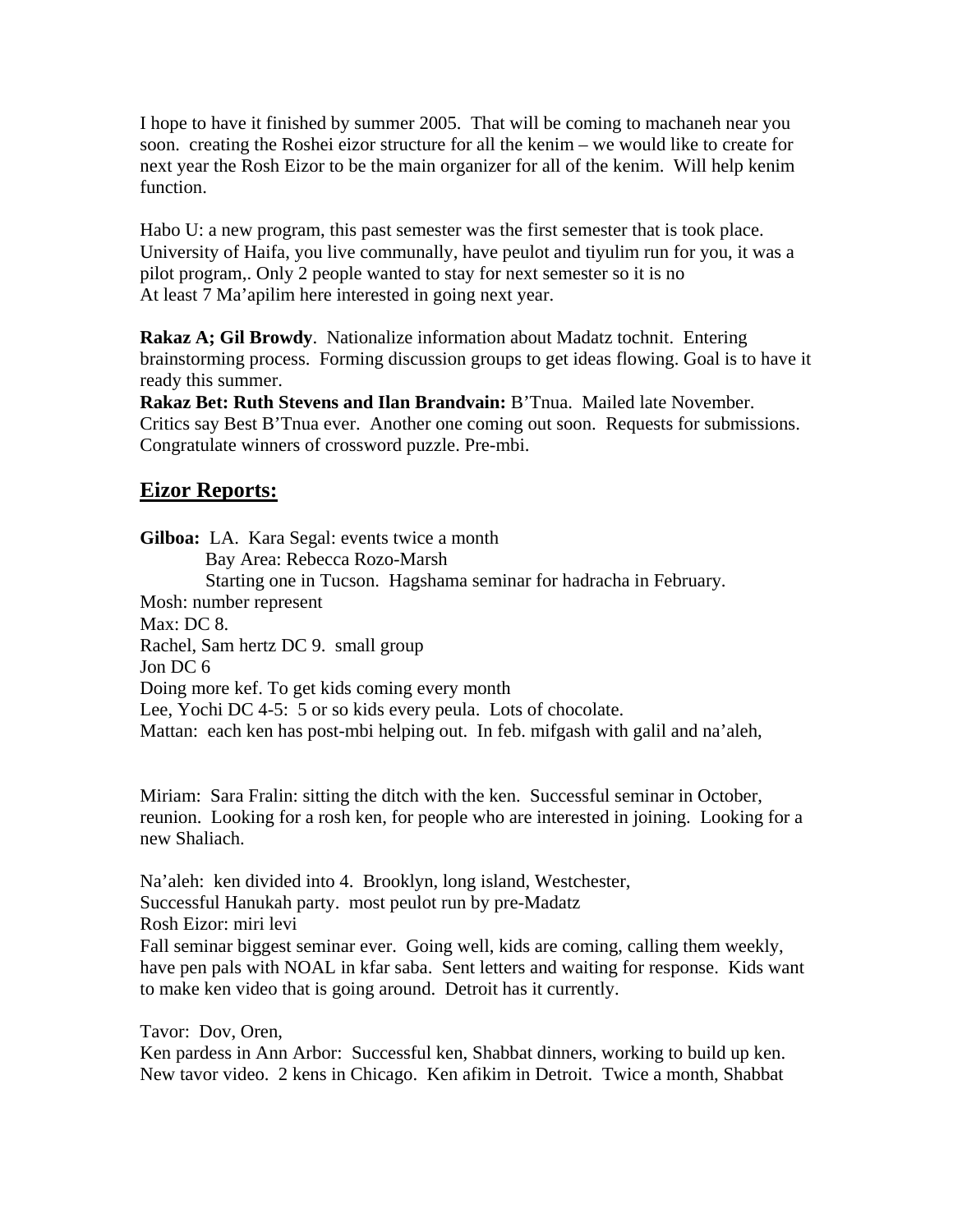dinner everyone is invited, tikkun olam tu bshvat peula with LZA. Part of Juicy-leaders of various youth groups.

Gesher: Dana Brookman 2 others

30 kids at peula. 50 at the apple picking. Best turnout ever. Ken ottowa: Chanukah sleepover, new kids coming to kenim, ken Montreal: 3-4 chanichim, 15 Ma'apilim, first ski trip since 97. exciting development with Bialik. Going into school every 3 weeks for a week, teaching Zionist curriculum

Galil ; rosh eizor: Evan Chinoy co-rosh with Brian Cohen. 8 rashei ken, 4 different kenim. 2 new bucks county and mainline. Successful chinch implementation into kenim. 1 ken event, 1 eizor event per month. Rejuvenation of ken events. Fall seminar 90 people. Chanukah sleepover 75 kids, volunteered for super Sunday. Dara co rosh with Rachel Smith Ilana co-rosh new jersey: few kids coming every time. Getting grilled by Bucks county: 55 kids, hard to get them to come it's a new ken, hay ride Mlkj day of service: tikkun olam Tu bshvat dinner with parents in local community. Mifgash with mosh, na'aleh, try a purim event, annual spring seminar

Jenni: working with Stephan Acel to improve budget. Warshovsky fund scholarships for MBI. 50000 from HD foundation was granted when we were in financial crisis. Working to be self sufficient so that the endowment can continue to grow. Grant from hagshama 2000 for transportation. Increase in income, means more numbers on programs.

# **Approval of Veida Procedure.**

Yoshev Rosh: Noam Yaillen

Motion to allow Tzevet Mitbach to Vote by Ruth Stevens. Seconded George stevens. Motion to acclaim. Acclaimed

Motion to allow the Shlichim to address the Veida by Ruth Stevens. Seconded by dov. Acclaimed.

#### **Motion to set quorum at 50% plus 1 of the number of people currently in the room.** *Gil Browdy.*

**Motion Acclaimed. Total number counted, including Tzevet Mitbach: 125. Quorum set at 63.** 

**Motion to Approve Veida Procedure by Alex Sharone**

**Motion to acclaim Veida Procedure by Jon Sulman. Acclaimed.**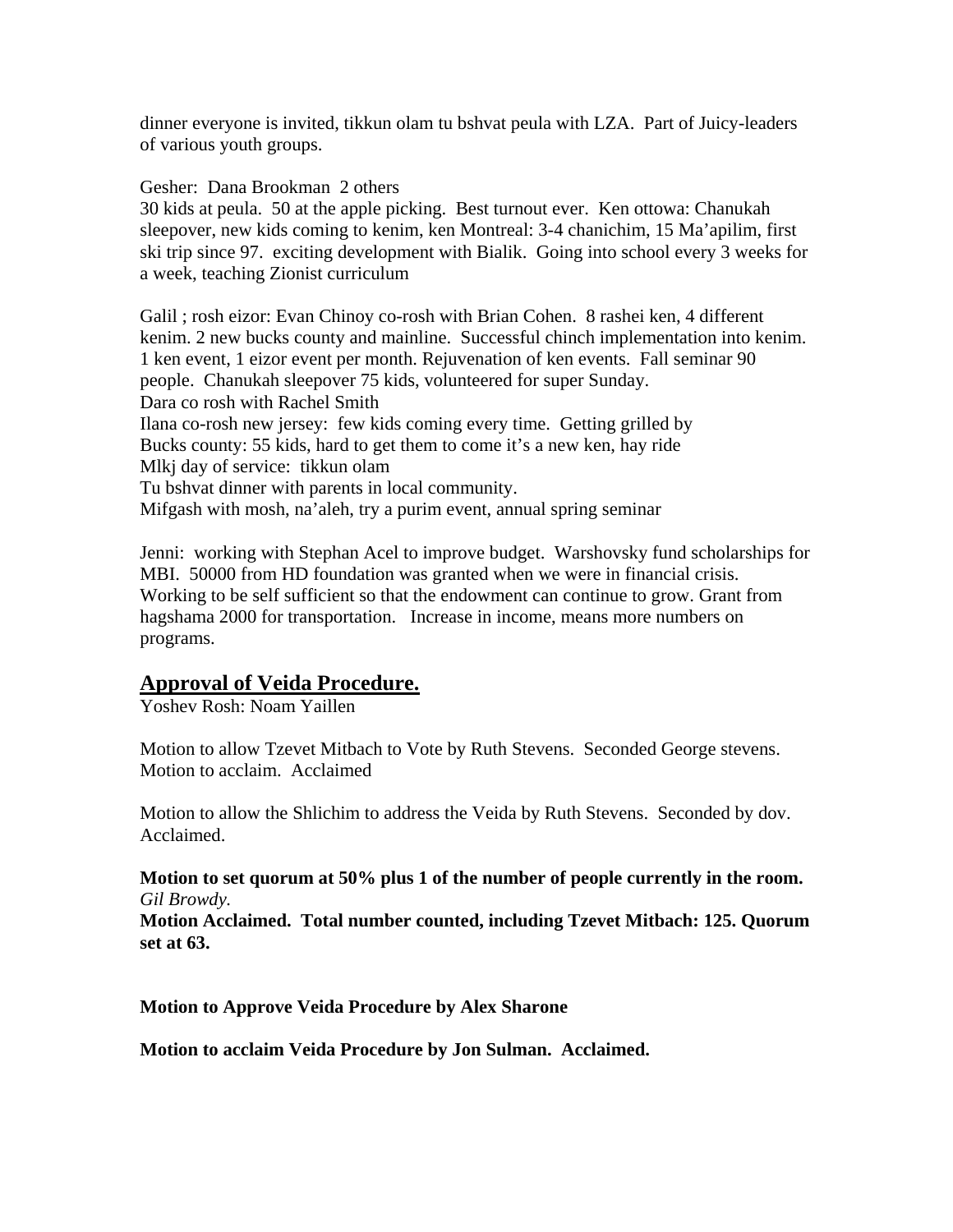# **Plenary Session I: Constitution**

## **The Constitution Resolution**

*Daniel Fridman (Sloth)* 

Whereas many chaverim are not well versed in the intricacies of the constitution. Whereas the constitution states "Supreme authority is vested in the membership and exercised at the Veida"

Whereas Article X of the constitution may compromise the ability of the membership to exercise supreme authority.

Be it resolved that Article X read as followed:

This Constitution, or any part of it, may be amended by a Veida decision according to the procedures laid out in Section 2, Article III of the Constitution.

*Furthermore, let it be resolved that the day before winter seminar before veida be devoted to discussion of constitutional amendments.* (Gil Browdy) *Amendments must be submitted prior to the beginning of the day of discussion. (*Jon Sulman)

Furthermore, in the event that this proposal passes, be it resolved that a plenary session be held after the passing of this resolution that is dedicated to the constitution so as to allow proposals that may have been disqualified by Article X as it currently stands.

Seconded: Jamie Beran.

**Motion to Amend:** Unfriendly Amendment (Arik Davidson): Amendments to the constitution which have not been provided with due notice may be presented at the Veida, however, in order for the amendment to *be* to pass *considered* it must receive a 2/3 majority *in an initial vote.* (Elliot Shriner-Cahn)

Motion to Vote –Ruth Stevens

| $\mathbf{r}$<br>Ad<br>≖        | . .<br>JAOAC<br>N<br>10au | NT:<br>ımna |
|--------------------------------|---------------------------|-------------|
| 24<br>$\overline{\phantom{0}}$ | $Q_{L}$<br>$\delta$       | . .         |

Amendment fails.

**Motion to divide the Question** –Josh Rofrano Seconded Moose (between 1 and 2 paragraph)

**Motion to Vote –**Ruth

| B'<br>Ad                                   | <br>$Y^{\alpha}$<br><b>TUZUU</b> | $\mathbf{v}$<br>ımna |
|--------------------------------------------|----------------------------------|----------------------|
| 1 <sub>0</sub><br>$\overline{\phantom{0}}$ | $\circ$<br>$\circ$               | $\bigcap$<br>∠∪      |
| $\sim$ $\sim$<br>----                      |                                  |                      |

Motion fails.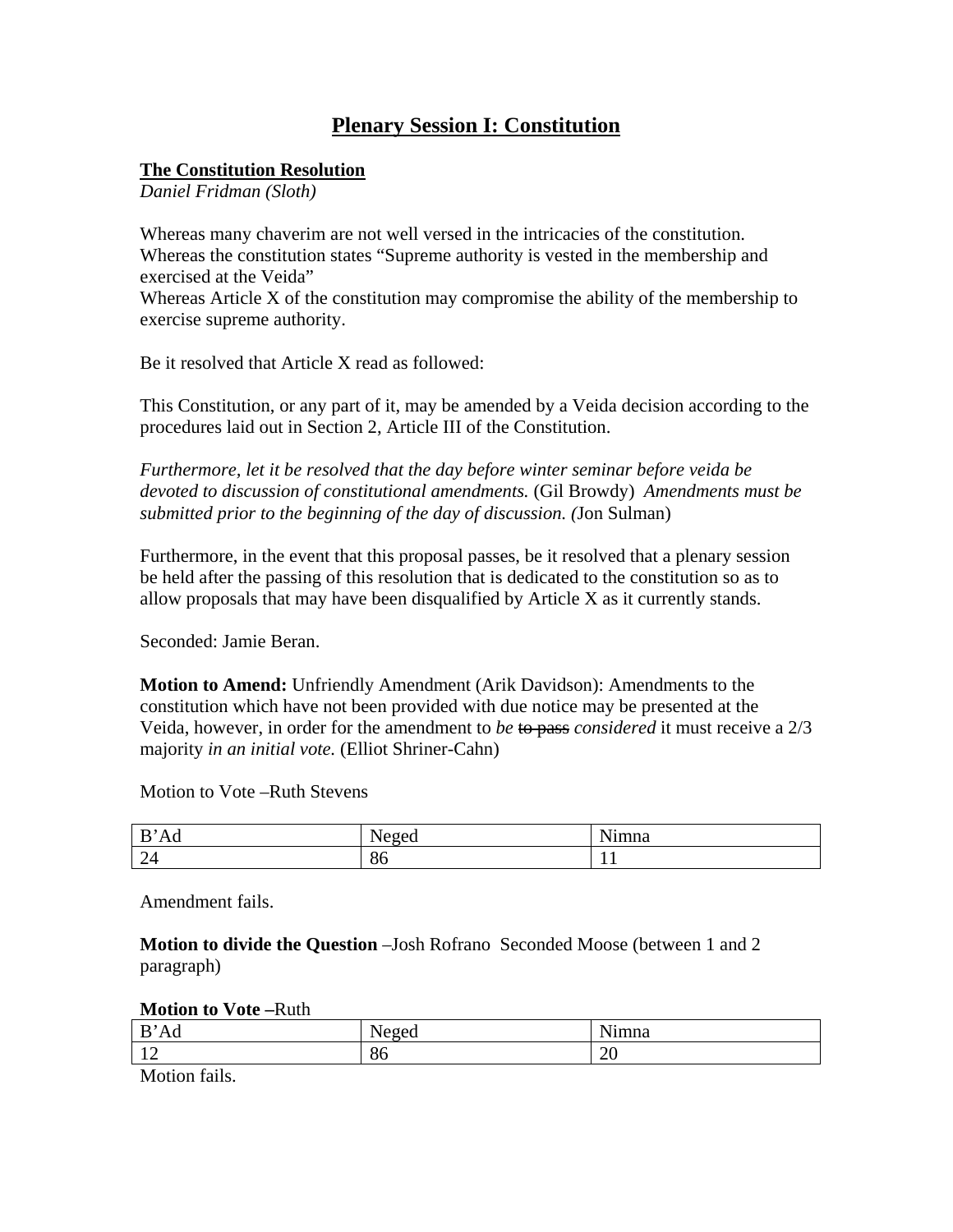#### Motion to Amend: Kara Segal

*Furthermore, let it be resolved that the one day before winter seminar before veida be devoted to discussion of constitutional amendments.* (Gil Browdy) *Amendments must be submitted prior to the beginning of the day of discussion. (*Jon Sulman)

#### Motion to Close Debate: Joe Harrow

| D<br>`Ad<br>D | <br>$\Delta \Omega$<br>wu | $\mathbf{v}$<br>!mna |
|---------------|---------------------------|----------------------|
| 100           |                           | ~                    |

Vote:

| B'Ad                   | Neger<br><b>INVEVU</b> | Ni<br>'mna          |
|------------------------|------------------------|---------------------|
| ⊥ັ                     | 65                     | $\sim$ $\sim$<br>JJ |
| <b>Amendment Fails</b> |                        |                     |

Motion to Vote

| B<br>Ad  | <b>A T</b><br>൧൹൧<br>-cu | $\mathbf{v}$<br>≀ımna |
|----------|--------------------------|-----------------------|
| $\Omega$ | $\sim$<br>$-$            |                       |

Proposal passes.

Quorum check: all good

# **Article III: Veida Procedure**

By Gil Browdy and Alex Sharone

Whereas the Veida Procedure as it currently stands does not include all of the motions that we use,

Whereas the Veida Procedure can be difficult to follow and the precedence of motions is not clear,

Whereas there are discrepancies in the language used,

Let it be resolved that Article III: Veida Procedure in Procedures for Implementation of the Constitution be amended to read:

# **Article III: Veida Procedure**

1. The Yoshev/et Rosh is the chair of the Veida. They oversee the process of introduction and voting on proposals. All questions from the floor must be directed at them. Only they may recognize chaverim from the floor. It is their role to make sure that the person who has the floor is not interrupted by anyone else. The Yoshev/et Rosh has the final decision in any point of procedure.

2. A Chaver/a who has the floor can only be interrupted in the following cases: 1) when there is a point of personal privilege or 2) when there is a point of order.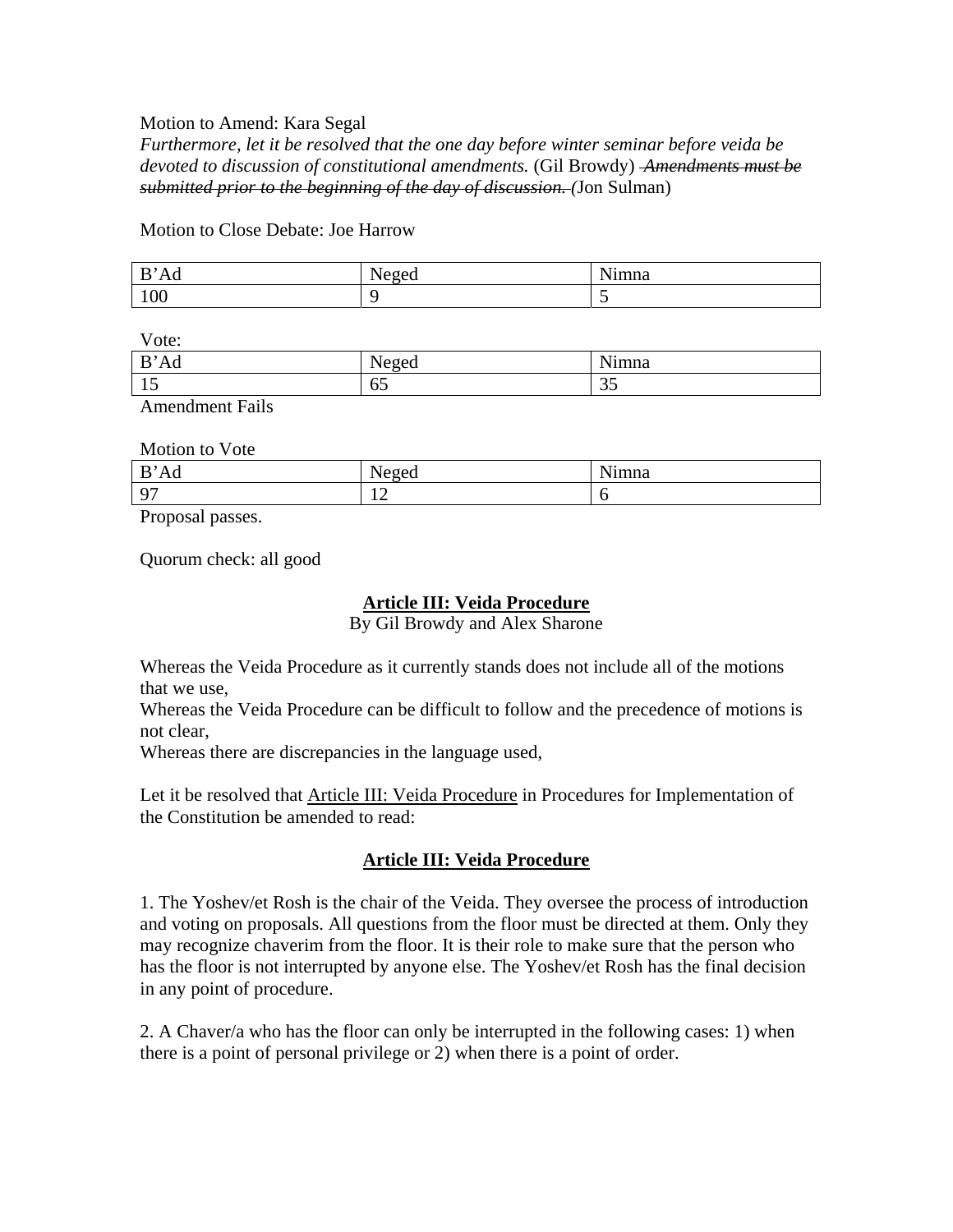3. Any chaver/a can submit a proposal which must be seconded. At least one of the proposers must be present to introduce the proposal. In the case of proposals written by Workshoppers and studentim in Israel, these proposals shall be presented on their behalf by the Mazkirut Artzit.

4. Once a proposal is presented, it must be seconded by a member of the Veida. That member's name should be noted.

5. When a proposal is brought forward and another chaver/a objects to having the Veida consider it, because they feel it would harm the Veida to discuss it, they can motion to object to the consideration of the question. This can only happen when there has been no debate on a proposal. This motion is debatable. It is then put to a vote by the Yoshev/et Rosh: "Will the Veida consider this proposal?" If 2/3 vote no, then the proposal is no longer discussed.

6. Substantive proposals must be presented in writing to the Mazkirut Artzit before the opening ceremonies of the Veida.

7. Additional substantive proposals will not be encouraged during the Veida, but may be accepted by the Mazkirut Artzit before the beginning of the appropriate session.

8. Two proposals, such that if one is passed and one is not, require contradictory actions to be taken, may not both be presented. These proposals can be combined or one can be withdrawn.*may not both be presented if the passing of one and rejection of the other requires contradictory actions to be taken. These proposals can be combined or one can be withdrawn. (Sam Kaplan)*

9. Two proposals, such that if both are passed, require contradictory actions to be taken, may not both be presented. The contradictory proposal can be presented through a *incorporated into a* (amendment by Ruth Stevens, seconded George Stevens) motion to amend.*may not be presented if their passing requires contradictory actions to be taken. The contradictory proposal can be presented through a motion to amend (Sam Kaplan).*

10. Before the Rosh states that it is open to debate, the presenters are allowed a chance to modify their proposal or to withdraw it. After that, it cannot be withdrawn.

11. After a proposal has been presented, the Yoshev/et Rosh should ask if there are questions of clarification for the proposers. Questions of clarification are questions about the nature of the proposal and not opinion.

12. A tor will be created for debate. The Yoshev/et Rosh will call each person in turn. If a chaver/a wishes to speak, one *they* should stand up and ask the question to the Yoshev/et Rosh. (*amended by Yonah Meiselaman-combined 12 and 13, change all other numbers)*

## PRIVELEGED POINTS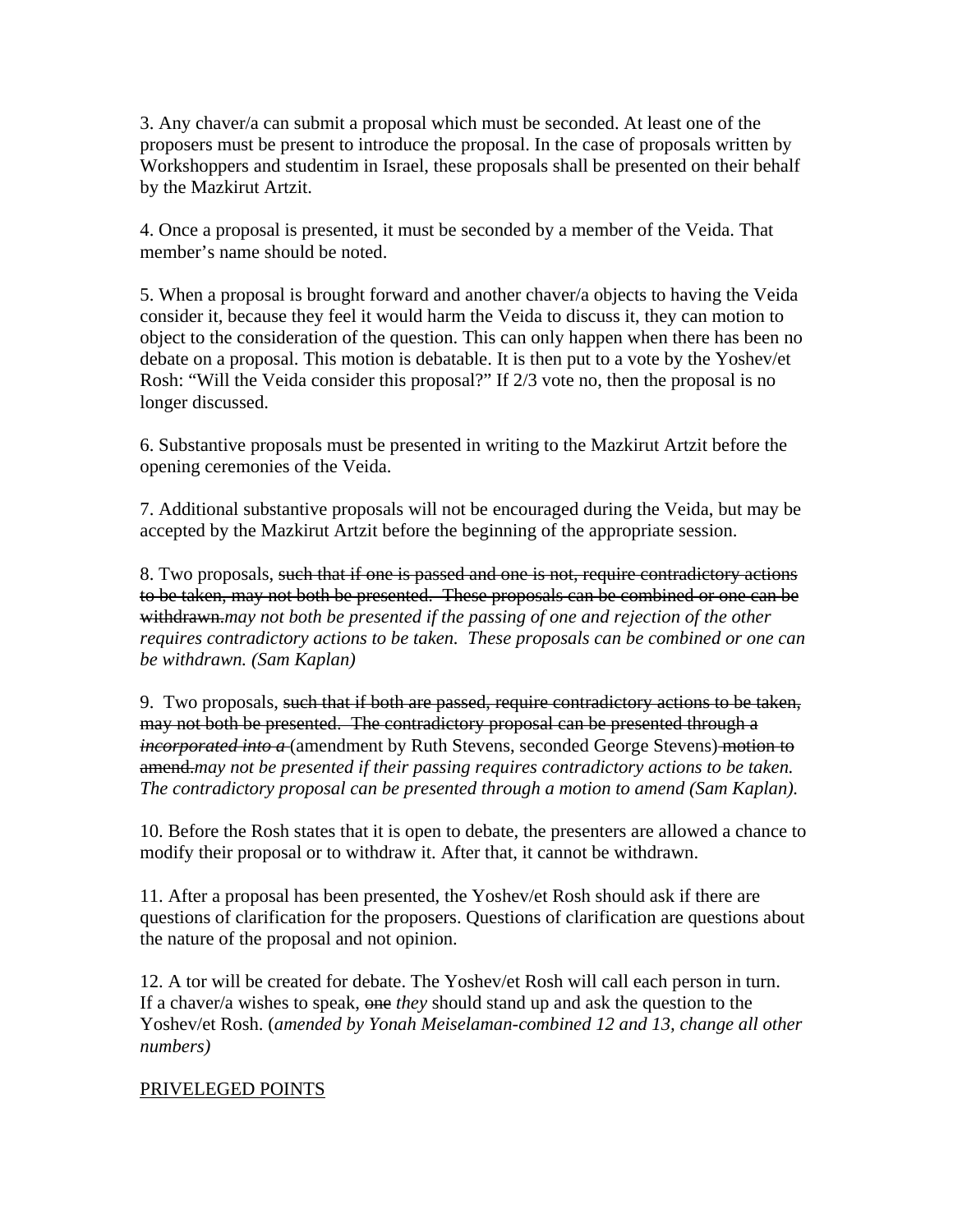14*13*. A point of personal privilege can be raised if a pressing situation is affecting a right or privilege of the Veida or of chaver/a (e.g. Noise, inadequate ventilation, feeling disrespected or directly attacked by another chaver/a). This takes precedence over anything else.

15.*14*. A point of order is a point regarding proper Veida procedure. This takes precedence over anything else, except personal privilege.

# PRIVELEGED MOTIONS

16. *15.* A motion to appeal the Yoshev/et Rosh's decision is a motion a chaver/a can immediately make if she/he believes *they believe (Zach Marsh)* that the Yoshev/et Rosh has made a decision that is out of order. This motion must be seconded and requires a 2/3 yes vote. This motion is debatable. This motion takes precedence over all other motions.

A member of the Mazkirut Artzit shall preside over the appeal process.

17.*16*. A motion to temporarily suspend the rules is a motion to permit accomplishment of a desired purpose that would be in violation of a parliamentary rule. This motion can be made when there is not a proposal on the floor, or if there is a proposal on the floor, it must pertain to the proposal at hand. This motion must be seconded and requires a 2/3 yes vote. The duration must be specified and shall not exceed the current Veida.

# MOTIONS PERTAINING TO THE PROPOSAL

18. *17*. A motion to acclaim is a motion to unanimously accept the proposal and takes precedence over any other motion in relation to the proposal. It must be seconded. This motion is not debatable. If there is any objection, it does not pass and the discussion on the proposal continues.

19.*18* A motion to caucus is a motion to have a chance to discuss the proposal within smaller groups, after which the heads of the caucuses will report back what was the nature of the discussion and if there were any proposed amendments. It must be seconded. This motion is not debatable. This takes precedence over a motion to vote and a motion to debate. The Yoshev/et Rosh shall place a time limit on caucusing.

20. *19.* A motion to divide the question is a motion to the divide the proposal into separate proposals that can stand alone. It must be seconded. This motion is debatable and amendable. This motion requires a majority yes vote.

21. *20.* A motion to table is a motion to lay aside the pending proposal such that it will be considered at the following Veida. It must be seconded. This motion is debatable and requires a majority yes vote.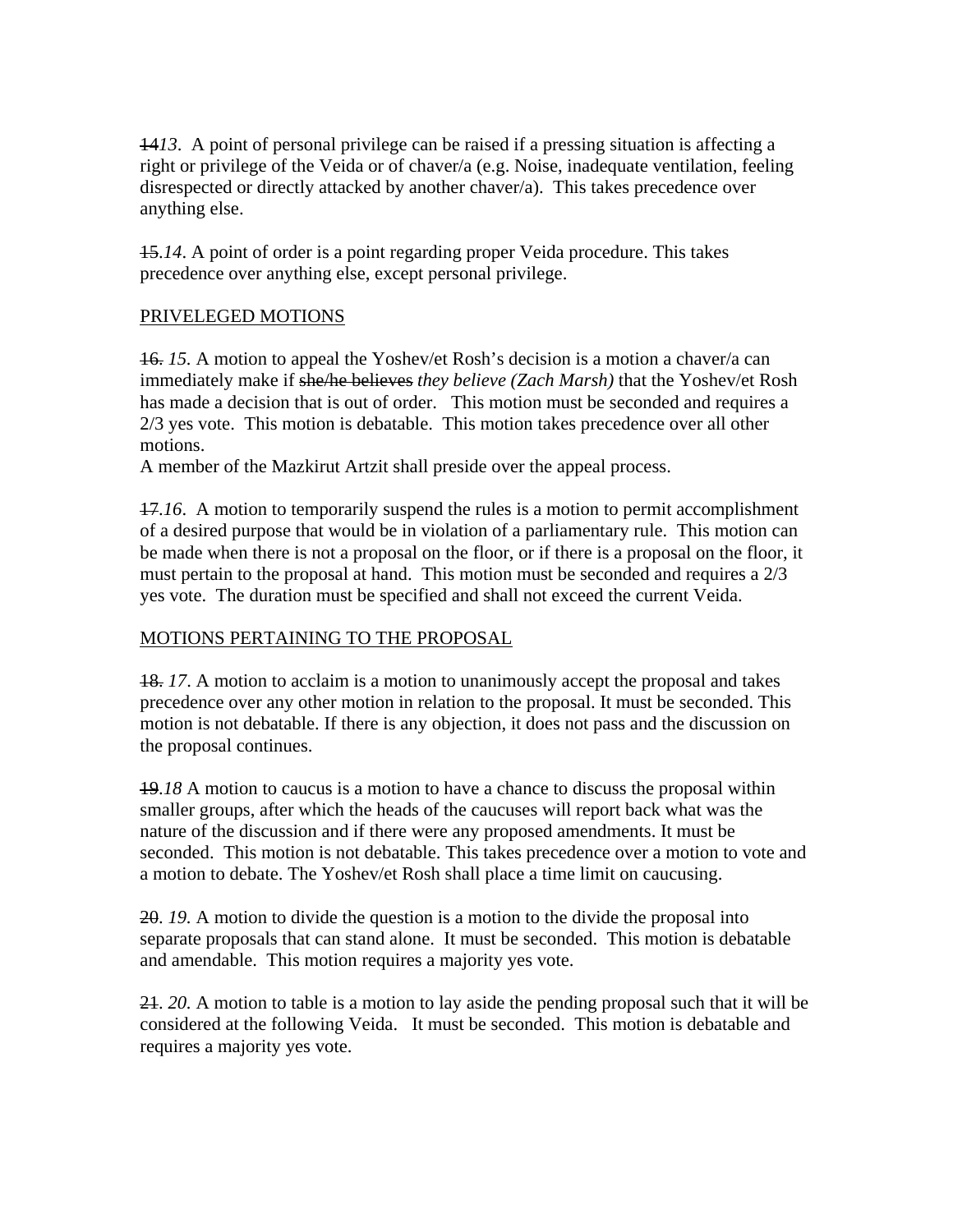22. *21.* A motion to amend is a motion to change something in the proposal. If it is accepted by the proposers, it becomes a friendly amendment and is added to the text of the proposal. If it is not accepted, it must be voted on immediately by the Veida and if passed, becomes an unfriendly amendment to the proposal. A motion to amend must be seconded. A motion to amend can be called at any time except when the proposal is about to be voted on. This motion is debatable and amendable. If an unfriendly amendment is passed and the original presenters no longer want to present the proposal, the proposal goes under the name(s) of the individual(s) who presented the unfriendly amendment. An amendment is out of order if the outcome of the amendment is equivalent to voting no or if the amendment is not in any way related to the amendment of the proposal.

23. *22.* A point of misinformation is made when a member believes that what the previous speaker has said is in factual error. This takes precedence over further discussion.

24. *23.* A motion to debate is a motion to open up the floor to debate on a proposal. It is not debatable and it takes precedence over a motion to vote.

25. *24.* A motion to close debate is a motion on whether or not the Veida should take a vote immediately on the proposal presented and this precedes any other motion in relation to the proposal except for a motion to acclaim and a motion to amend. This also must be seconded. If a 2/3 majority are in favor of voting on the proposal at the time, then a vote shall be taken on the proposal, otherwise the debate shall continue.

26. *25.* A motion to vote is a motion to vote on the proposal on the floor. This must be seconded. If it is challenged by a motion to debate or a motion to caucus, those take precedence. The Yoshev/et Rosh should ask for a speaker for and against and give them a time limit to say their piece. If someone objects to voting at that time, the debate must continue. But, as stated above, a 2/3 majority yes to close debate means a vote can be taken.

Let it further be resolved that under the Voting subsection in Article III: Veida Procedure, Section 2 read : When votes are taken, it must be asked in the following order: "for", "against", "abstentions." Voting is according to one person, one vote. In order for a proposal to pass, it must receive anything over 50% of the yes-no votes. Abstentions count towards quorum but not towards calculating the majority necessary to pass or defeat a motion or proposal.

Safi Gerchak seconds.

## **Proposal acclaimed**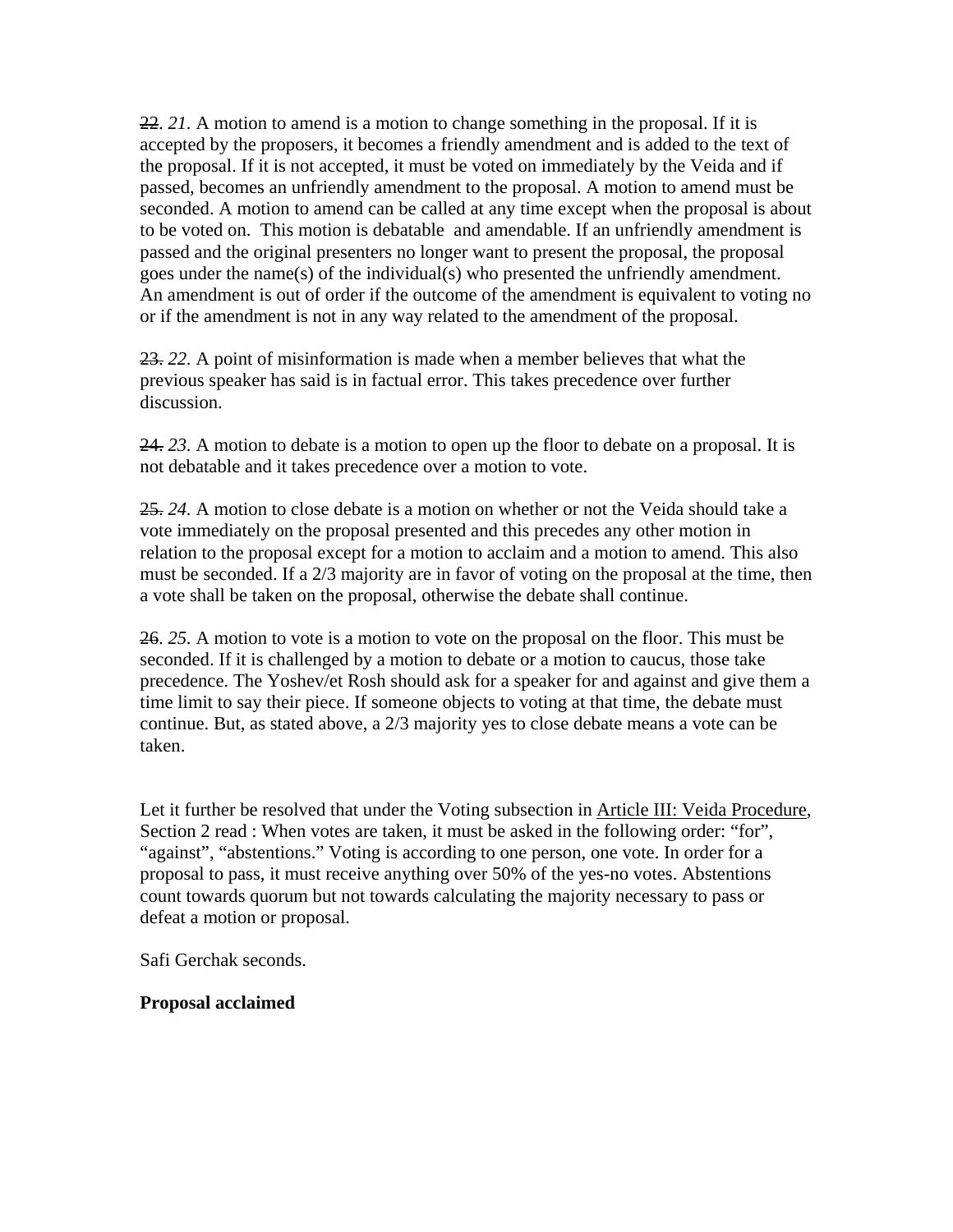## **We the Grammicians, In Order to Form a More Perfect Preamble**

*By Ruth Stevens, Dara Silbermann, and Ben Meiselman* 

Whereas poor editing makes Habonim Dror look needlessly sloppy and unprofessional, Whereas living in a collective framework and working towards social justice in Israel is a fulfillment of HDNA aims,

Whereas the current direction of HDNA is towards participation in the New Kibbutz Movement,

Whereas the latest HDNA Gar'in (Kvutzat Zeeq) made Aliyah within the framework of the New Kibbutz Movement,

Let it be resolved that the Preamble to the Constitution be amended to read:

"Habonim Dror North America, The Labor Zionist Youth Movement, strives to upbuild a new social order throughout the world, based on the principles of social justice, cooperative economics, and political democracy embodied in the vision of the Prophets and exemplified in the achievements of the Chalutzim. The renaissance of the Jewish People is directly connected with the evolution of a just world, as is the selfdetermination of all peoples.

Aliyah within the framework of the New Kibbutz Movement allows for the most *an avenue to the* (Safi Gerchak) complete fulfillment of our ideology. We are constantly in search of *constantly seek (George Stevens)* alternative social forms based on the concepts of collectivism, which are deeply rooted in our Jewish heritage. Developing a positive Jewish identity is essential *fundamental (Cressa Perloff)* to the fulfillment of our ideology. We reject those institutions of modern society that repress and exploit the individual and that mechanize and degrade human relationships. *Furthermore (Yonah Meiselman – the proposers want to note that this is dumb),* only active concern and personal involvement can alleviate the ills of society and bring about this just world.

To these ends, we celebrate the creation of one united Labor Zionist Youth Movement based on the merger of Ichud Habonim Labor Zionist Youth and Dror Zionist Youth and adopt this Constitution as a foundation for our continued activism. *Moreover (Yonah Meiselman),* we call upon all who hold a progressive vision of Israel, the Jewish community, and society at large to join in the implementation of these ideals."

Seconded George Stevens

#### Notes:

**Motion to split** – Joe Harrow – seconded by Ilan Brandvain  $(1 - 1)$ <sup>st</sup> Whereas clause and all of the therefore except the first sentence of the  $2<sup>nd</sup>$  paragraph 2- the rest of the whereas clauses and the first sentence of the  $2<sup>nd</sup>$  paragraph)

motion to acclaim motion acclaimed

motion to acclaim grammar – shot down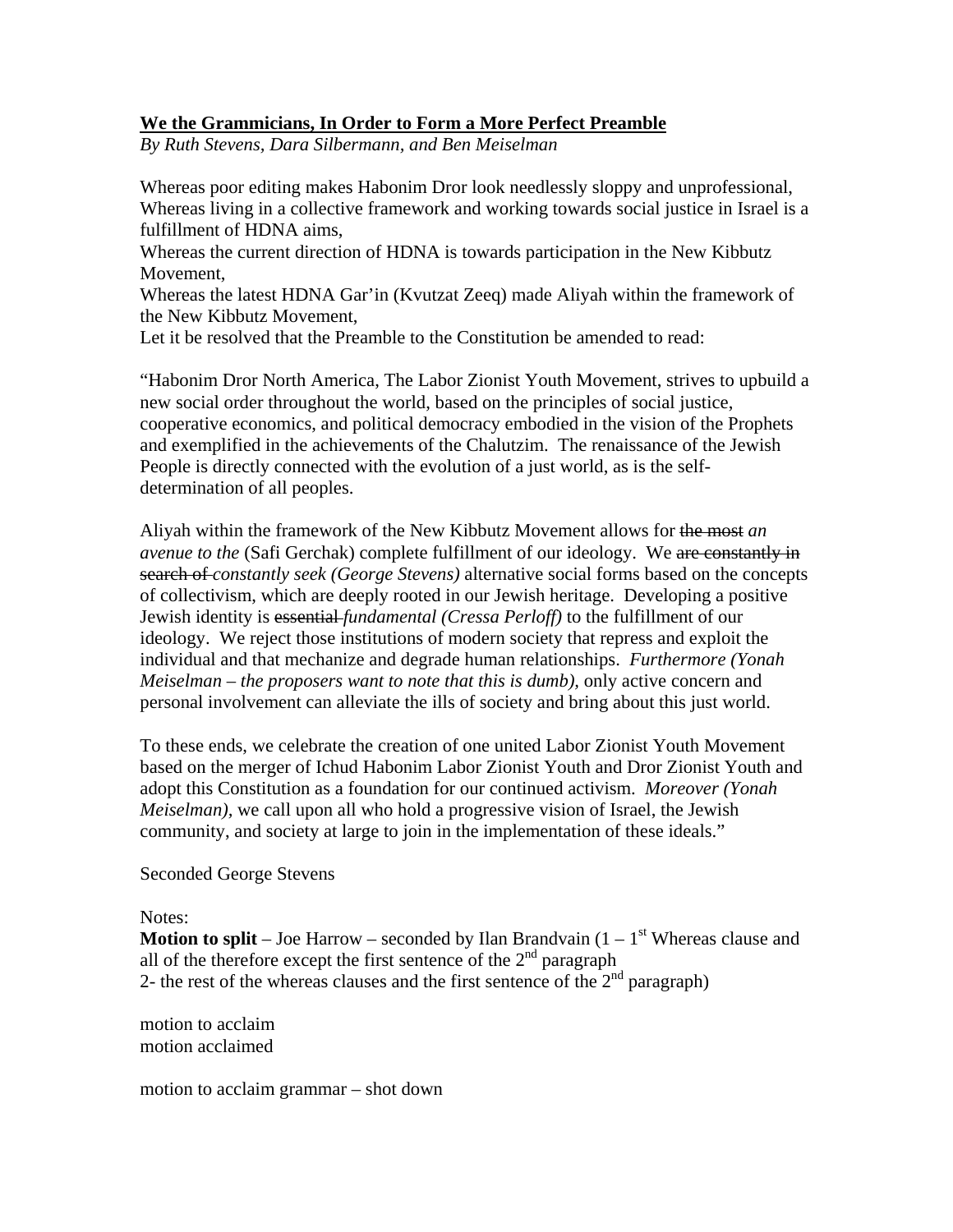#### **Motion to vote** - Jon Sulman

| D<br>Ađ<br>D | $\mathbf{r}$<br>AMAN<br>.vu | <b>NT:</b><br>ımna |
|--------------|-----------------------------|--------------------|
| $-87$<br>ັບ  |                             | 1 V                |

#### **We the Grammicians, In Order to Form a More Perfect Preamble**

*By Ruth Stevens, Dara Silbermann, and Ben Meiselman* 

Whereas living in a collective framework and working towards social justice in Israel is a fulfillment of HDNA aims,

Whereas the current direction of HDNA is towards participation in the New Kibbutz Movement,

Whereas the latest HDNA Gar'in (Garin Blank *Kvutzat Zeeq*) made Aliyah within the framework of the New Kibbutz Movement,

Let it be resolved that the Preamble to the Constitution be amended to read:

*Aliyah to communal frameworks actively working in pursuit of our ideological aims is an effective path to the actualization of our movement goals* (Ilan Brandvain).

#### **Notes:**

The following are other incarnations that lead to the final version of the sentence. Aliyah *to urban kvutzot* within the framework of the New Kibbutz Movement *and Aliyah to kibbutzim are effective but not exclusive ways to fulfill all of our ideology (Lital Shair).*  allows for the most *an avenue to the* (Safi Gerchak) complete fulfillment of our ideology.

- • Amendment made by proposal writers as noted with italics in second paragraph ("to urban kvutzot…and aliyah to kibbutzim").
- Motion to amend by Lital Shair: Taken as a friendly amendment. From "are effective…our ideology". Would replace the amendment proposed by Safi.
- Motion to amend: Ilan Brandvain. "Aliyah to communal frameworks actively working in pursuit of our ideological aims is an effective path to the actualization of our movement goals." – Friendly amendment
- Motion to Suspend the Rules: Elliot Shreiner-Kahn (wants to vote on this when we vote on the proposal that deals specifically with aliyah)
- Seconded: Carmi Tint
- Vote on whether or not to suspend the rules (need 2/3rds vote)
- Motion to Vote: Matan
- Seconded: Sarah Frailin

| –<br>$\mathbf{u}$<br>-<br>the contract of the contract of | - -<br>ັ | $\sim$ $\cdot$<br>-<br>22222<br>,,,,,,, |
|-----------------------------------------------------------|----------|-----------------------------------------|
| $\sim$<br>94                                              | 1 V      |                                         |

#### **Proposal Passes**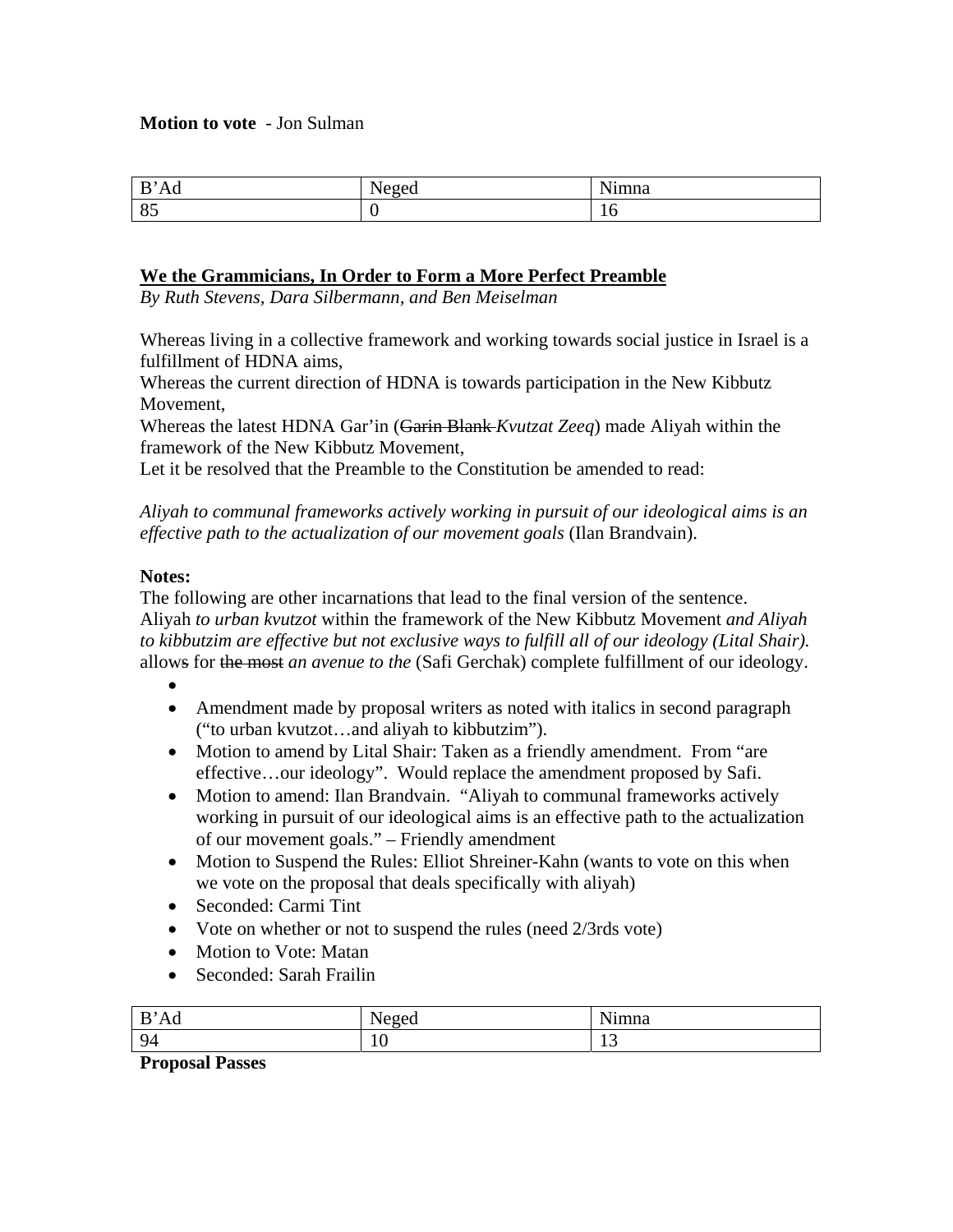## **Moving the Youth to Zion**

by *Sloth "Daniel" Fridman and Ruth Stevens*

Whereas we are a progressive Labor Zionist Youth Movement, and Whereas our vision of the State of Israel as a progressive, egalitarian, cooperative society at peace with its neighbors has not yet been realized, and Whereas the building of such a state can be best achieved from within Israel Whereas Veida X of 1999 resolved that "the most effective way for chevrei tnua to actualize HDNA's Labour Zionist ideology is to be in Israel as a member of the progressive, socialist Habonim Dror community…"

• Therefore let it be resolved that the first aim of HDNA read as follows: "To upbuild… **To this end, Habonim Dror calls first and foremost for Aliyah particularly** (Max Walcott) **to communal and collective frameworks** *that actively work to achieve the aforementioned goal (Jenni Tonti)*

Seconded: George Stevens Motion to caucus: Safi Seconded: Carly Shenfeld

Notes:

- Sentence bolded is the alteration being proposed.
- Motion to amend (Max Walcott) strike the word "particularly" Taken as friendly.
- Motion to amend: (mazkirut): "....that actively work to achieve the aforementioned goal" – Taken as friendly
- Motion to debate, seconded.
- Jamie Beran " The people who have made aliyah this year are married and stuff!"
- "But if they go to Israel, they'll stay there"...that's the point.
- "This is our State, let's go there, let's have fun with our kvutzah there…"
- "Losing people to aliyah is not losing people when you are in a Zionist movement…"
- "If you shoot for the moon and miss, you'll end up among the stars"
- Motion to amend (Lori Zeller): "...because they are critical for the actualization for our Zionist goals."
- Motion to Vote: Pro and Con Speakers

Pro: We think that it is really important that our movement is not really unbalanced so that we favor aliyah only and don't recognize the work we do in the Diaspora. Con: We can't pass this right now because there isn't a direct goal/focus of our movement right now – we need to decide what we favor more.

Con: We don't need to keep a balance of power between aliyah and work in the Diaspora. Instead we need to stress aliyah to Israel and work there as a movement wide goal.

Vote on the unfriendly amendment (Lori Zeller):

*….* Diaspora communities *in support of the aforementioned Zionist goals*"☺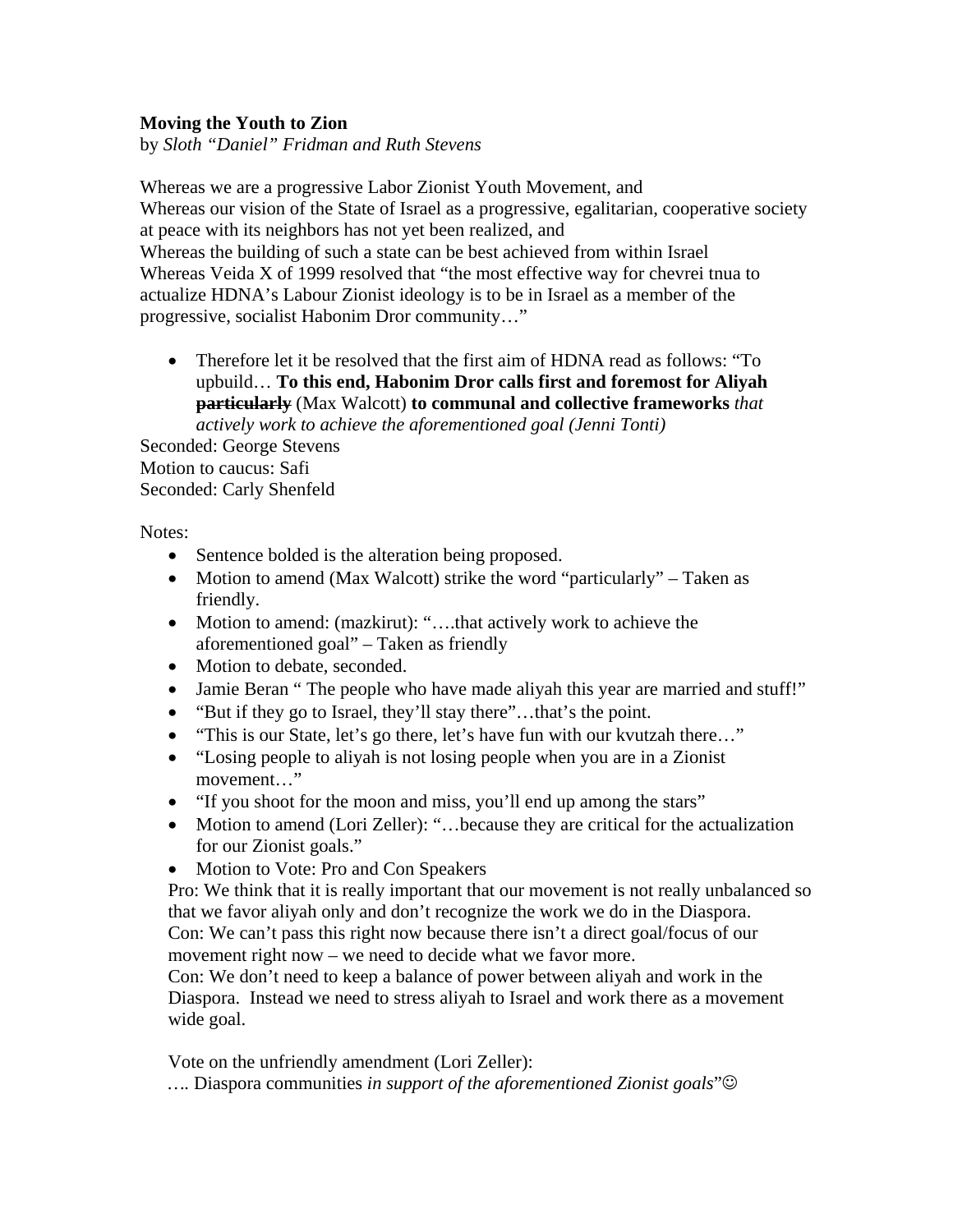| D.<br>Ad<br>D | <br>$\Delta \Omega$<br>.vu | $\mathbf{v}$<br>ımna |
|---------------|----------------------------|----------------------|
| $\bigcap C$   | . .                        | ▰                    |
| $\angle 0$    | v.                         |                      |

Motion to Vote on the proposal: Seconded

| B<br>Ad                                         | <b>RT</b><br>$\Delta$ 0 $\alpha$<br>$\sim$ | $\mathbf{X}$<br>ımna    |
|-------------------------------------------------|--------------------------------------------|-------------------------|
| $\mathbf{z}$<br><u>۔</u>                        | $\sim$<br>ا ت                              | $\epsilon$<br>-4<br>1 V |
| $\mathbf{r}$<br>. .<br>$\overline{\phantom{a}}$ |                                            |                         |

**Proposal Passes!!**

# **Article V: Authority** By Gil Browdy and Alex Sharone

Whereas the Constitution should reflect the actual practices of our movement Whereas the Mercaz is an opportunity for the leaders of the year-round ken activities to join together in dialogue and coordination,

Whereas the Mercaz deals with the fluid and changing issues regarding Kenim, ranging from practical organization to ideological direction,

Let it be resolved that the following sections of Article V: Authority be amended in the following ways:

Section 1 shall be amended to read: "Supreme authority is vested in the membership and exercised at the Veida or through a referendum of the membership. Veida shall be held every two years at a time and place determined by the Mazkirut Artzit. All members of Habonim Dror Hadracha aged and older are entitled to representation at the Veida. Veida decisions can be amended or set aside only by the Veida. The Veida is the primary decision making forum of the movement. Decisions are made in this forum that relate to ideology, programming, movement projects and movement programs. Any voting member can bring a proposal to the Veida. The Veida also elects the Mazkir/a. If the election or re-election of the Mazkir/a occurs during a year when there is no Veida, an election shall be held at Winter Seminar."

Section 2: The last sentence shall be amended to read "The Mazkirut Artzit consists of the Shaliach/a Merkaz/it, Mazkir/a, Gizbar/it, the Merakez/et Tochniot, Merakez/et Kenim and Merakez/et Habo U. The Mazkirut Artzit run the movement on a daily basis."

Section 3 shall be amended to read: The Mercaz consists of the Rashei Eizor, Rashei Ken, Shlichim, and the Mazkirut Artzit. This group can only make decisions that relate to the coming ken year. All decisions made by this group must comply with the decisions of the Veida. The Mercaz meets at least once a year.

Section 4 shall be amended to read "The Camping Association consists of members from each camp, including MBI. Each camp has three votes, as does the Mazkirut Artzit. This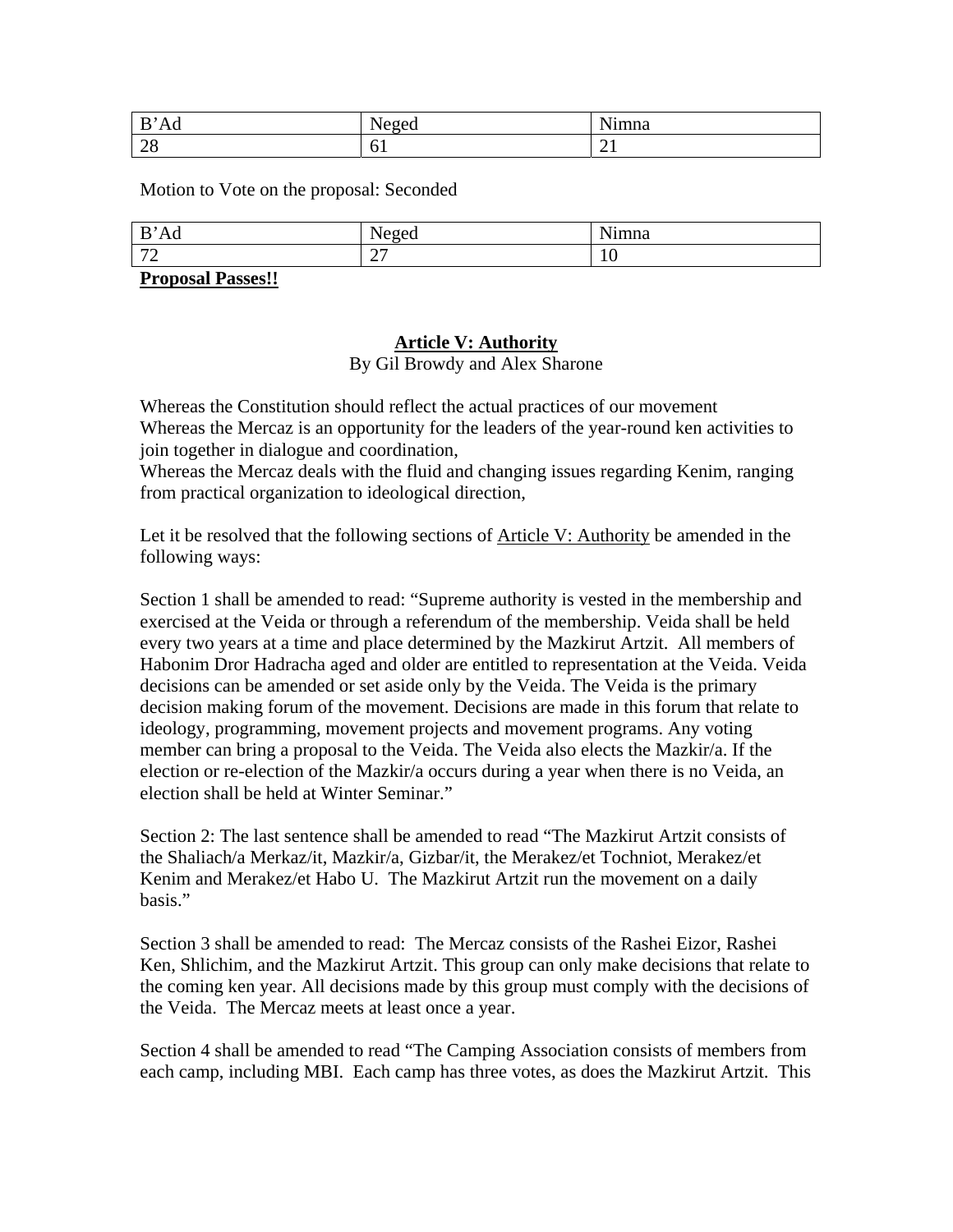group has jurisdiction over decisions that relate to financial and technical aspects of Habonim Dror camps and develops national policies. It meets once a year."

Section 5: The first sentence shall be amended to read "The Moetzet Machanot consists of the Rashim, Merakez/et Chinuch, Merakez/et Techni, and Madrichei Madatz of all the machanot, Shlichim and the Mazkirut Artzit.

Second - Naomi Azar

Motion to acclaim – Ruth Stevens Second – Sharona Mallach **Acclaimed!!!** 

#### **Mercaz Who?**

By Gil Browdy and Alex Sharone

Whereas Mercaz is no longer the type of decision making body that it once was

Let it be resolved that HDNA's constitution be amended in the following ways:

- 1. Article VI, Section 2: remove "and approved by the Mercaz."
- 2. Article VIII, Section 2: remove "upon unanimous consent…may not be enacted by the last Mercaz meeting before the Veida."
- 3. Article IX, Section 1: remove "the Mercaz or."
- 4. Remove entire Article V in Procedures for Implementation of the Constitution
- 5. Remove Section 4 of Article VII in Procedures for Implementation of the Constitution

Second – Dick Halpern Motion to acclaim – Sloth Second – Sara Fralin Objection – Safi

Motion to acclaim – Alon Hafri – second – Joel Bluman Objection – Michal Waldfogel

Motion to acclaim – Amit Bob Second – Oren Brandvain **Acclaimed!** 

## **Scratch My Back and I'll Scratch Yours**

By the Mazkirut Artzit

Whereas paying dues is a common way of expressing commitment to a movement and its beliefs,

Whereas mas ensures the daily operations of the Central Office of HDNA and the movement at large,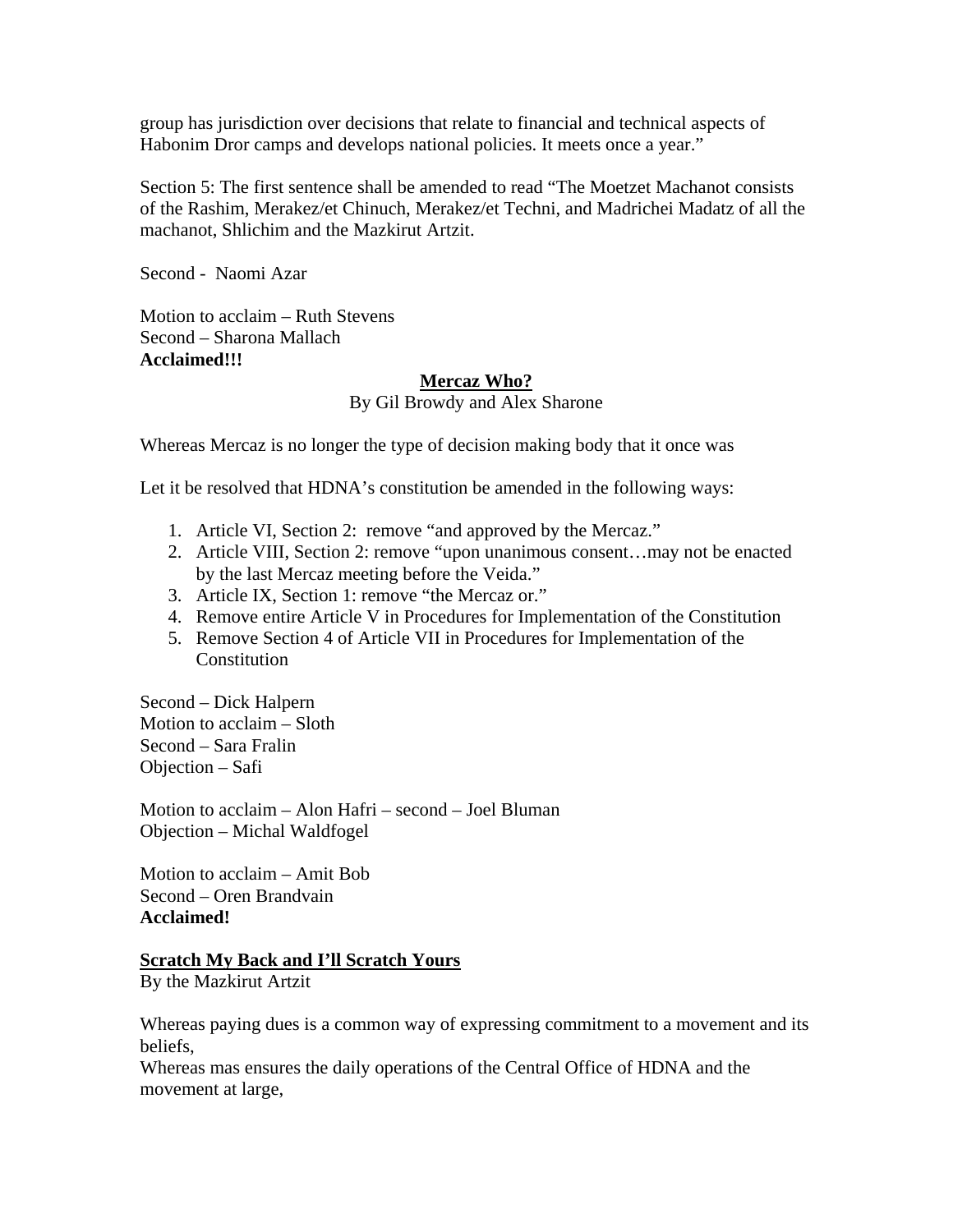Whereas every chanich/a at the machanot in the movement is required to pay mas through tuition, Whereas Ma'apilim are also expected to pay the prevailing mas, Whereas a proposal, calling for mas to be deducted at each machaneh, was overwhelmingly passed at Veida in 1997

Let it be resolved that **Article VII: Mas (Dues)** of the Constitution be amended to read as follows:

1. A central mas shall be fixed by the Mazkirut Artzit and shall be collected annually by the machanot, including MBI, along with tuition. This mas will apply to all members of the Movement, except Ma'apilim.

2. A membership mas for Ma'apilim shall be fixed by the Mazkirut Artzit and collected annually. Mas shall be automatically deducted each year from the salaries of Ma'apilim who work at machaneh. For Ma'apilim who do not work at machaneh, mas shall be included in the payment of the first national program attended that year.

3. Mas collected at the Machanot shall be sent to the Mazkirut Artzit by the respective Camp Committees and is non-negotiable.

4. *If a Ma'apil is unable to pay mas they are encouraged to utilize the kupa system. If after exploring this option they still find themselves unable to pay, they can appeal directly to the Mazkirut Artzit for a refund. The Mazkirut Artzit can then review and grant requests at their discretion. and they shall be reimbursed. Requests must be received by September 30<sup>th</sup>.* (Gil Browdy) *after the summer* (Safi Gerchak) *or one month after the attended seminar* (Sloth "Daniel" Fridman) (Entire thing before Gil and Sloth's changes – Jamie Beran)

Furthermore, let it be resolved that we request the Habonim Dror Camping Association to legislate that every HDNA machaneh deduct a Mas Ma'apilim from all madrichim *Ma'apilim (Evan Chinoy)* who work at machaneh. We request that this deduction be included in the contract that madrichim *Ma'apilim (Evan Chinoy)* read and sign at the beginning of machaneh.

Second – Gil Browdy

Notes:

-Chaverim expressed concern with the prospect of the financial burden of mas on Ma'apilim who possibly would be precluded from working -Motion to amend - Bria Gray: The Central Office shall make provisions for those Ma'apilim who are unable to pay their mas. – unfriendly – not pursued -Motion to amend – Leora Kanter: If a ma'apil is unable to pay the prevailing mas, the Mazkirut Artzit shall help them find alternative ways of contributing to the movement. – unfriendly – not pursued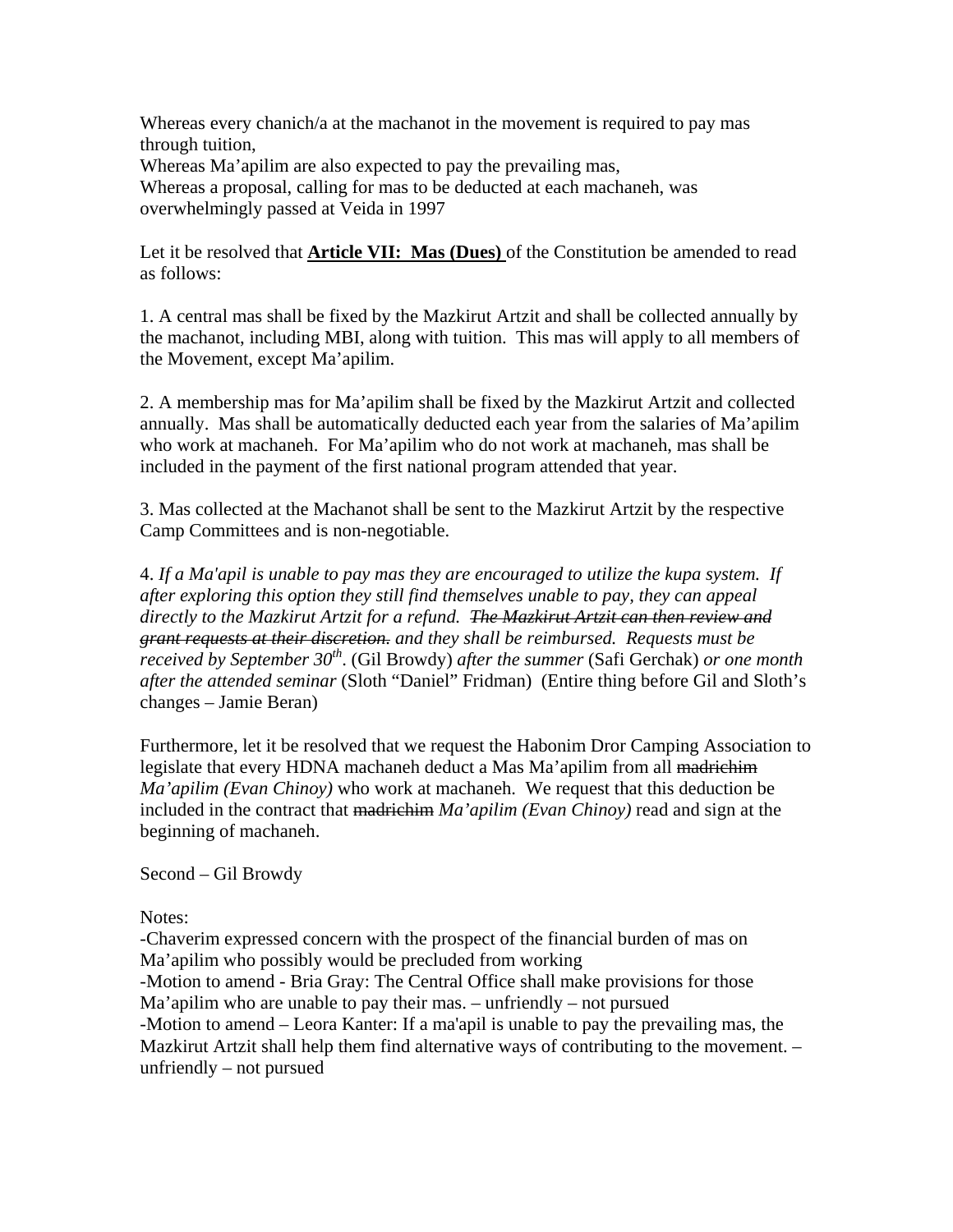-Motion to amend – Ben Meiselman: 4) If a madrich/a working at machaneh opposes paying mas they may send a written request to the Central Office and they shall be reimbursed. Madrichim shall be made aware of this option. Second: Sloth. – unfriendly -Motion to amend – Rachel Bergstein and Ilan Brandvain: 2) A membership mas for Ma'apilim shall be fixed by the Veida… – unfriendly – pursued

 -Some chaverim expressed their trust in the (impeachable and democratically selected) mazkirut artzit and decisions

-Others felt that education about the mas and the veida discussions

-Motion to close debate – motion to acclaim

-Vote fails

| Be<br>ad | - -<br>$\alpha$<br>◡◡ | $\mathbf{v}$<br>1 <sub>mna</sub> |
|----------|-----------------------|----------------------------------|
|          | Ω1<br><b>υ</b>        |                                  |

-Motion to amend – Jamie Beran - If a Ma'apil is unable to pay mas they are encouraged to utilize the kupa system. If after exploring this option they still find themselves unable to pay, they can appeal directly to the Mazkirut Artzit for a refund. The Mazkirut Artzit can then review and grant requests at their discretion. – friendly

-Motion to temporarily suspend the rules – Safi Gerchak – Suspend the rules to table the currently debated proposal until after a conclusive decision on the proposal defining Ma'apilim. Second – Evan Chinoy.

| Be<br>ad | . .<br>$\Delta$ 0 $\alpha$<br>10ecu | $\mathbf{v}$<br> 1mna |
|----------|-------------------------------------|-----------------------|
| 50       | $\cap$<br>ر ب                       | nr<br>$\omega$        |

Motion fails to reach the needed 2/3 majority

-Concerns were addressed about the specific definition of a ma'apil, which is not expressed in the Constitution. The Mazkirut Artzit specified that anyone with movement experience (machaneh and/or programs) or anyone who works as a madrich/a implementing a tochnit chinuch is currently considered a ma'apil.

-They then clarified – a member and graduate of the Workshop program or of the equivalent age. If you don't consider yourself a member of the movement that is dealt with on a camp by camp basis in distinguishing tzevet techni.

-Motion to suspend the rules for the length of time needed to move the proposal until after the "Article I: Membership" proposal has been considered.

| $\mathbf{r}$<br>Вe<br>ad | $\mathbf{v}$<br>$\Delta$ $\alpha$<br>.vu | $\mathbf{v}$<br>mna                  |
|--------------------------|------------------------------------------|--------------------------------------|
| 50<br>ັ                  | $\bigcap$<br>∠∠<br>—                     | -<br>$\overline{\phantom{a}}$<br>. . |

Motion passes – then we ate lunch. It was grilled cheese and tomato soup. Yum.

# **Article I: Membership**

By Gil Browdy and Alex Sharone

Whereas the Constitution should reflect the actual structure of our movement,

Let it be resolved that Article I: Membership Structure in Procedures for Implementation of the Constitution be amended to read: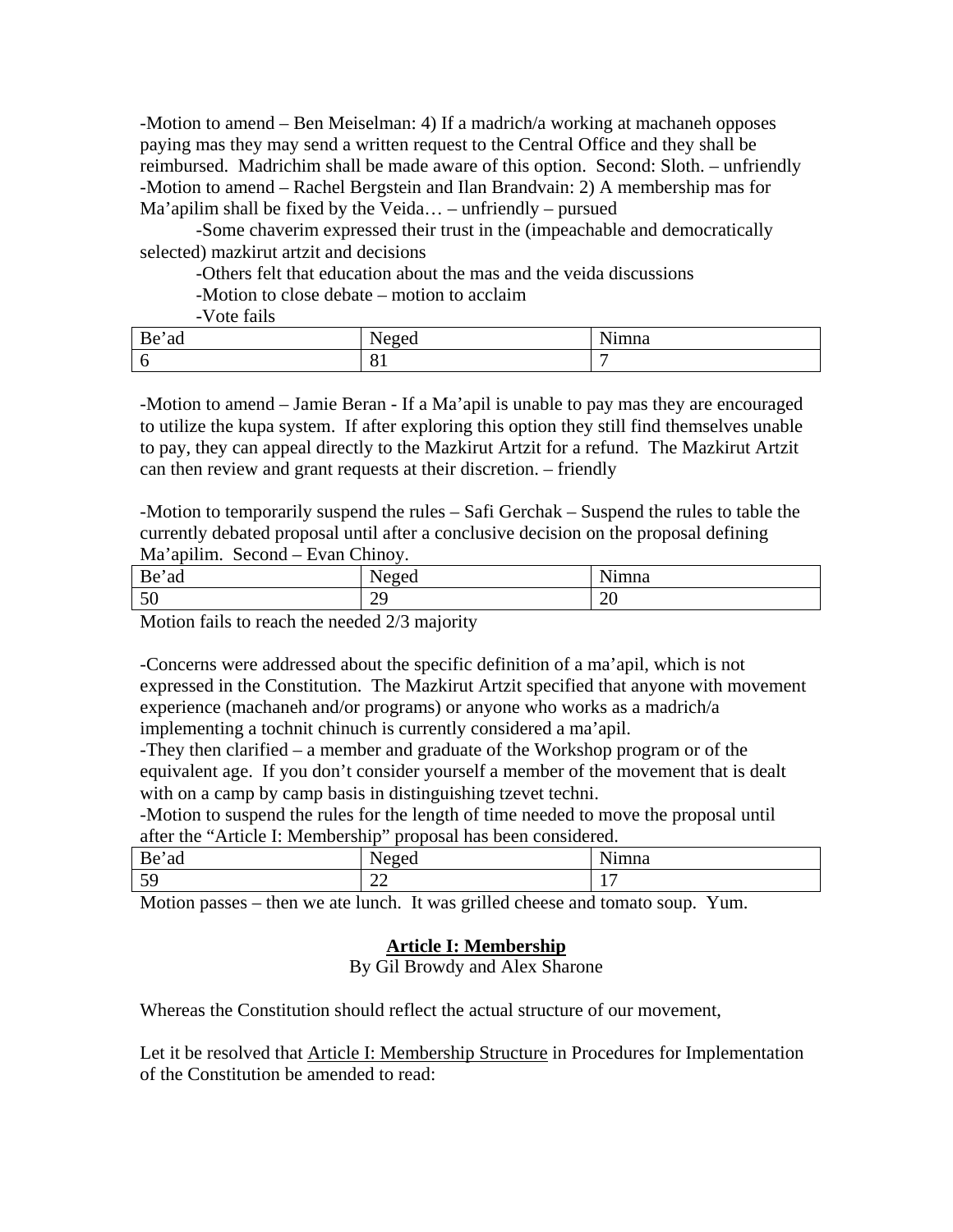1. General Habonim Dror membership shall be divided into three groups with the following designations:

CHANICHIM--Grades *2*-10 (*amended from 4 to 2 – Molly Wernick)*  HADRACHA--Graduates of the Hadracha programs (MBI and Madatz) and/or chaverim/ot of the equivalent ages.

MA'APILIM—Members and graduates of the Workshop program and/or chaverim/ot of the equivalent ages and all chaverim/ot of the pre-Workshop kvutza who work at an HDNA machaneh.

-Safi explained a point of confusion which had caused the fracas. He and Shawn had made their successive motions because they didn't understand that Article I Membership Structure of the Procedures, which Alex and Gil's proposal addresses, relates only to the age structure of the movement. Article IV Membership of the Constitution itself defines a member as a person who meets the age requirements, and recognizes, accepts and adheres to the principles of the movement, so if you work at machaneh but are not a member, the mas proposal wouldn't apply to you. So now we are going to deal with Gil and Alex's and then go back in accordance with the Yoshevet Rosh's ruling.

-Motion to acclaim – seconded – no objections *The proposal passes* 

Discussion resumes on "Scratch My Back and I'll Scratch Yours" on Article III, Mas (Dues) by the Mazkirut Artzit

-Motion to amend striking the sentence "The Mazkirut Artzit can then review and grant requests at their discretion" from section 4 and replacing it with "and they shall be reimbursed. Requests must be received by September  $30<sup>th</sup>$ ." – seconded

– received as friendly, with the notes recording discomfort on the part of the proposers with the possibility of frivolous requests, and the possibility of reviewing this.

Motion to amend – Sloth "Daniel" Fridman

-Motion to amend – Dov from Tavor: to strike shall because it can only be used in the first person. Unfriendly – not pursued.

-Alex reflects for the notes that it should be explained to madrichim what mas represents and why it's automatically deducted.

Motion to acclaim – seconded – no objects

*The proposal passes unanimously.*

# **Article II: Membership in Good Standing**

By Gil Browdy and Alex Sharone

Whereas the Constitution should reflect the actual structure of our movement, Whereas the word "shall" is Constitutionally-friendly

Let it be resolved that Article II: Membership in Good Standing in Procedures for Implementation of the Constitution be amended to read: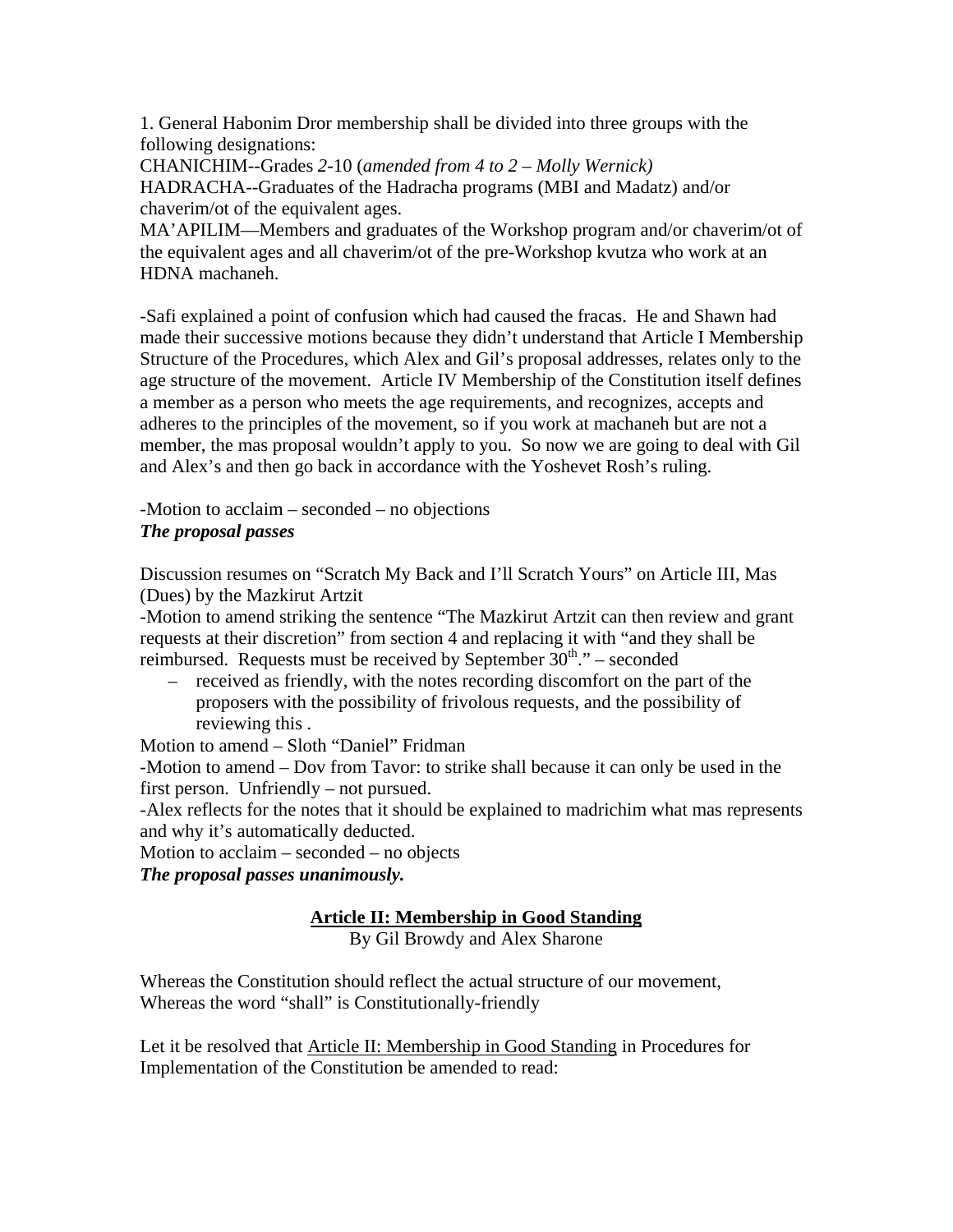1. A member in good-standing of the Chanichim shall pay the prevailing Mas, attend peulot regularly, an indicate interest and good faith in being in the movement. Such a member may then participate in movement programs, vote in local decision-making forums, and receive movement publications. Chanichim recognize the principles of Habonim Dror.

2. A member in good-standing of the Hadracha shall pay the prevailing Mas, attend peulot regularly, and be willing to assume positions and tasks of responsibility within his/her kvutza, ken and/or eizor. Such a member may then participate in movement programs, vote in local decision-making forums, participate in a Veida, and receive movement publications. Hadracha recognize and accept the principles of Habonim Dror.

3. A member in good-standing of the Ma'apilim shall pay the prevailing Mas and assume positions and tasks of responsibility and leadership in an eizor, or machaneh of Habonim Dror, or be an active participant in a Ken Ma'apilim, or in some other form of Zionist work, like the UPZ. Ma'apilim should take an active role in the ken unless there is a valid reason for one not to participate.

To be a Ma'apil/a in good-standing requires striving for the following goals:

1) Becoming knowledgeable in the Hebrew language, Jewish History, a pluralist Jewish Culture, Jewish Traditions and Jewish Sources.

2) Being an activist and a leader in the Jewish Community.

3) Being an activist and leader in the struggle for Social Justice in the world.

4)Creating a personal relationship with the Jewish Homeland by returning to Israel on a long term basis within 6 years of Workshop or high school graduation.

Ma'apilim and Ma'apilot recognize, accept, and adhere to the principles of Habonim Dror.

Second – Jamie Beran

Motion to amend – George Stevens "(unless unable)" after "shall pay the prevailing mas" all three times. – unfriendly – withdrawn

Motion to amend – Jonny Jon "Soul Man" Sulman – add "in good standing" in the three last sentences – unfriendly – withdrawn

Motion to amend – Lonny Moses - standardize the hyphens

Motion to amend - Rachel Bergstein – "A Ma'apil/a in good-standing strives:

- 1) To become knowledgeable in the Hebrew language, Jewish History, a pluralist Jewish Culture, Jewish Traditions and Jewish Sources.
- 2) To be an activist and a leader in the Jewish Community.
- 3) To be an activist and leader in the struggle for Social Justice in the world.
- 4) To return to Israel on a long term basis within 6 years of Workshop or high school graduation and to be an active participant in Zionist activity in the Diaspora in order to create a personal relationship with the Jewish homeland
- 5) To live in a communal framework" –

not friendly – withdrawn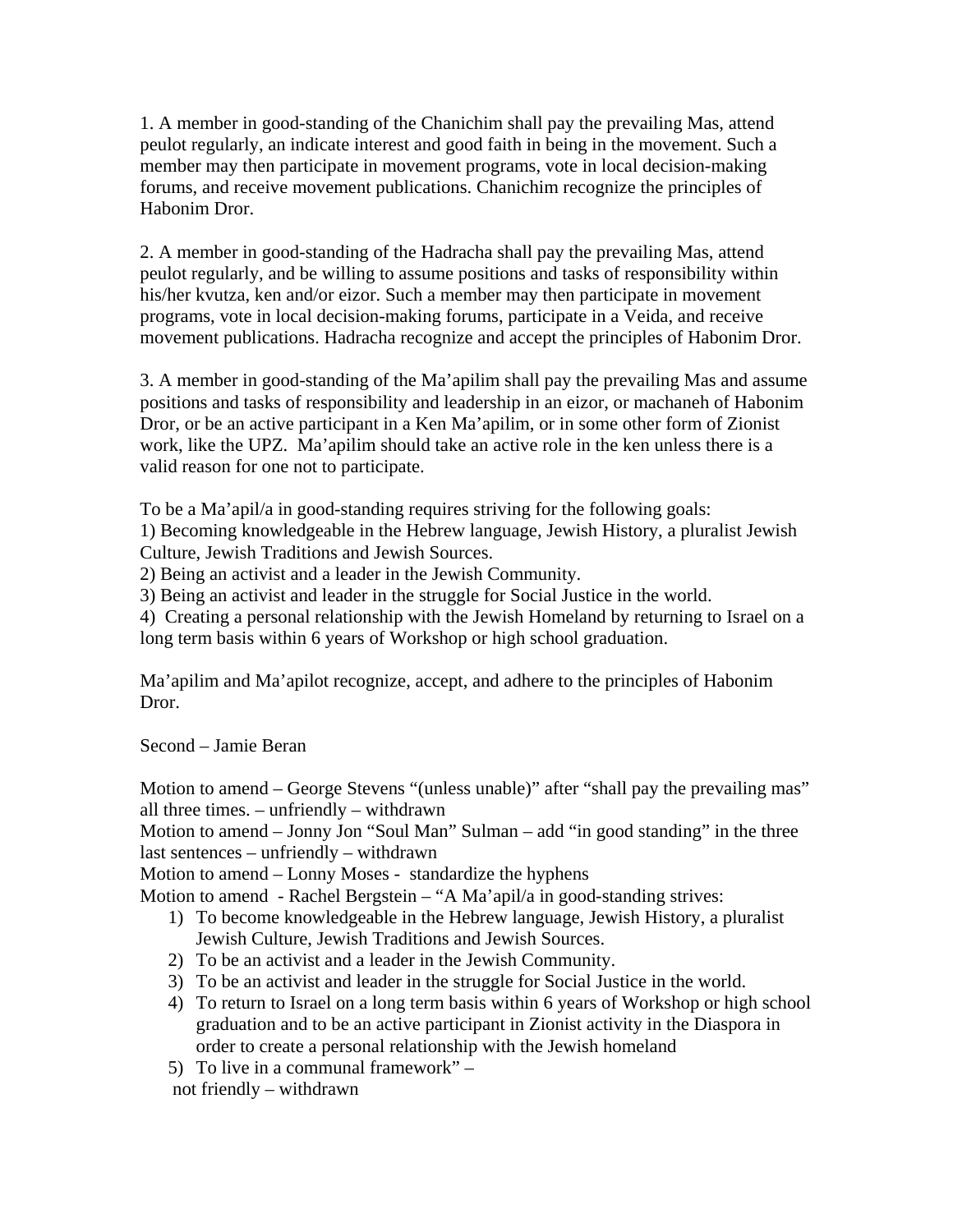Motion to amend – that Israeli girl from post-MBI – Motion to acclaim – seconded – no objections *The proposal passes unanimously* 

Maintenance By Ben Meiselman

Whereas our Constitution should reflect our practices

Let it be resolved that the HDNA's constitution be amended in the following ways:

- 1. The subheading after Article X, "PROCEDURES FOR IMPLEMENTATION OF THE CONSTITUTION," shall be removed from the Constitution, and the subsequent numbered articles shall be adjusted accordingly. *Move "Procedures, Article II: Membership in Good-Standing" to the Constitution, Article V*.
- 2. The sections under "Article VII: Procedure of Election of the Mazkir/a" shall be moved to "Article VI: Election of a Mazkir/a," and the empty article shall be removed. *Numbers be adjusted accordingly*. (Gil Browdy)
- 3. A fifth section shall be added to "Article II: Affiliation" that reads, "Habonim Dror encourages a relationship of mutual support and cooperation with the Union of Progressive Zionists."

Second – Evan Chinoy

Safi – motion to acclaim – second – Theo Ephraim – objection Caucus reports:

 -a "security barrier" was erected between tables 13 ("East Germany") and 15 ("West Germany")

-Thanks to Chaver Meiselface for writing this

-Discomfort with Mazkir/a because females may not be suitable

-The Berlin Wall fell but Gil ruled it not funny enough

 -Gil felt that the distinction between Constitution and Procedures was useful and should not be removed, but perhaps "Article II: Membership in Good Standing" should be moved into the Constitution.

 -Articles should be clarified by which part they're in, and what does #2 mean? Ben clarified that it would merely adjust the numbering logically.

Motion to Amend – Sara Fralin – to add "of the Procedures" in  $#2$ 

Motion to Amend – Gil Browdy – Strike #s 1 and 2, move "Article II: Membership in Good-Standing" becomes Article V of the Constitution and the numbering of the Procedures be adjusted accordingly.

-second: Ruth Stevens – accepted as friendly

-motion to acclaim – Sloth – second: Joel Daniel Newman – no objections *The proposal passes unanimously.*

On Veida Procedure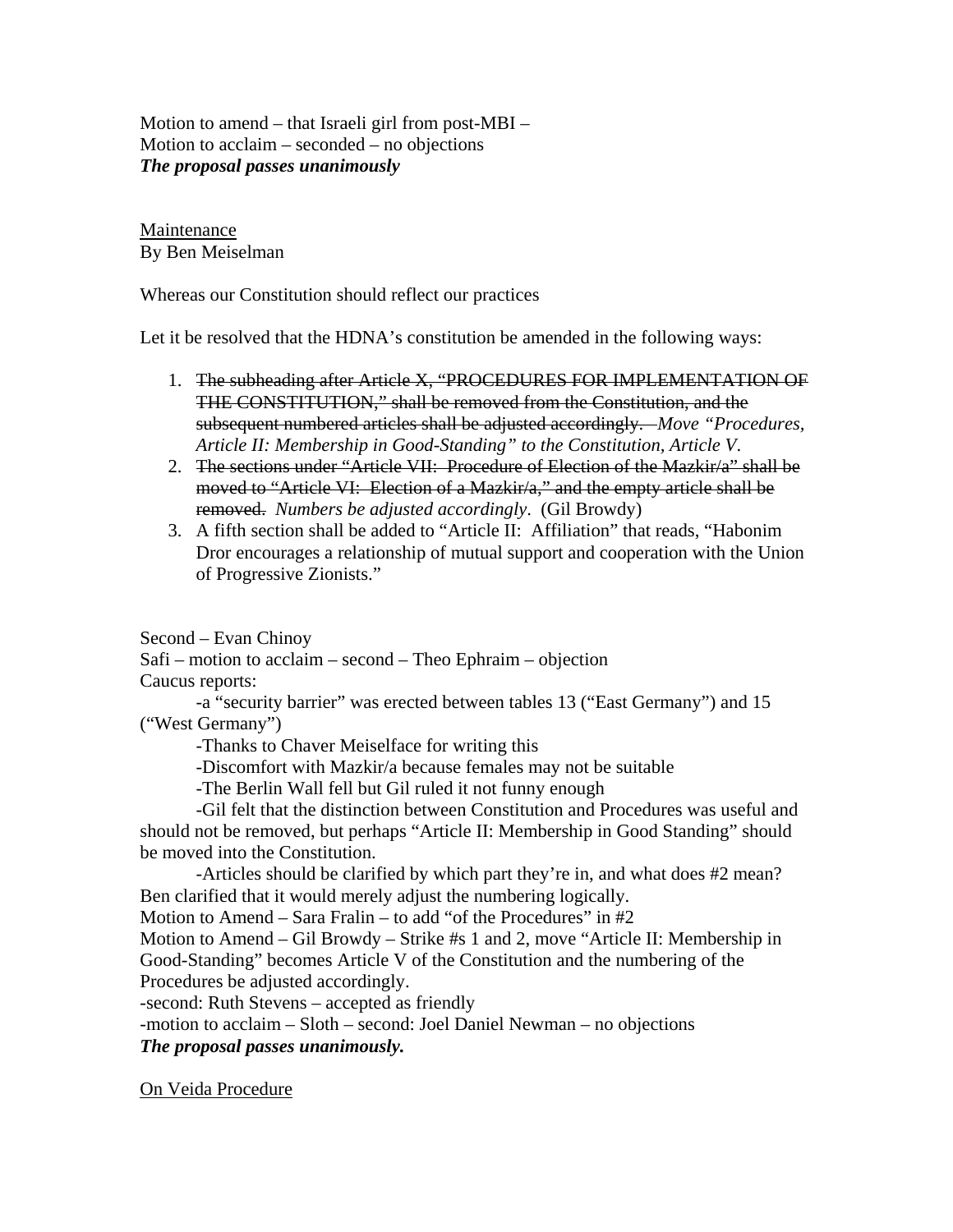## By Ben Meiselman

Let it be resolved that the following sections shall be inserted to "Article III: Veida Procedures" before the "VOTING" subheading:

1) The Mazkirut Artzit shall inform the Veida at its outset the schedule of the plenary sessions and of any other decisions on the agenda, such as the consideration of a Gar'in or the election of a Mazkir.

2) Quorum must be set before any other motion or proposal is considered by the Veida. The Mazkirut Artzit will determine the number of people that must be present for quorum to be set.

3) The Veida procedures in this Constitution carry from one Veida to the next and do not need to be re-approved. –*Veida procedures carry from one Veida to the next. After quorum is set, changes to Veida procedure may be proposed and passed with a 50% yes vote. Then the remainder of Veida procedure should be re-approved. The changes to Veida procedure will only be in effect for the Veida in which they pass.* **(**Jon Sulman**)**

4) The Veida shall open with reports from each member of the Mazkirut Artzit, including the Rakazei T'nua, then reports from each eizor.

Second – Yona Meiselman

-Chaverim raised concerns about the perennial Shlichim and mitbach caucus issues Caucus reports:

 -Concern that review of the procedures reminds people how Veida works and is useful.

-Yeah, sure, whatever

Ben addressed concerns, and rephrased section 3 of his proposal

Motion to amend – Jon Sulman "The changes to Veida procedure will only be in effect for the Veida in which they pass" – second – George Stevens. Friendly.

Motion to acclaim  $(Safi)$  – Second  $(Gil)$  – no objections

## *The proposal passes unanimously.*

Plenary session ends.

New plenary session as per Sloth's proposal!!!!

Don't Shoot the Shlichim

By Max Wolcott, Sam Hertz, and Idon Natanzon

Where Habonim Dror has not formal written definition for the role of Shlichim in Veida procedure

Whereas Shlichim officially represent organizations outside of Habonim Dror in addition to their affiliation with HD,

Whereas future questions about their roles, especially in voting procedure could be attached to ideological issues

Let It be resolved that Article III: Veida Procedures include: "The role of Shlichim in Veida procedure is one of an advisor. Their opinions shall be taken with equal weight;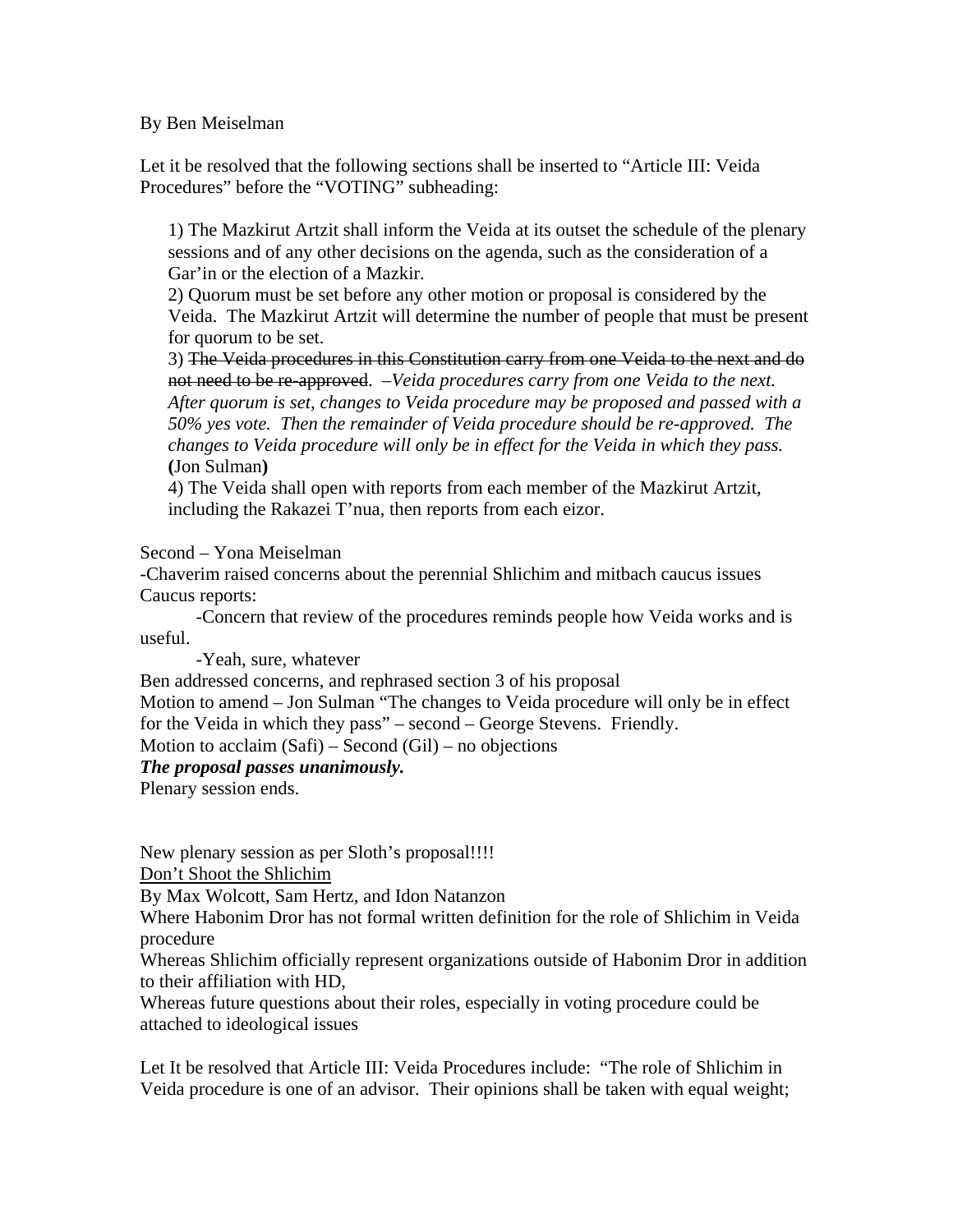however, they cannot make privileged motions. The results of their votes will be reported to the Veida but will not be calculated into the total and their presence will not affect the quorum."

Second – George Stevens

-clarifications about the meaning of "equal weight" and why they were not allowed to vote in the first place

Michal Waldfogel: Motion to amend – "taken" with equal weight to "respected" – unfriendly, withdrawn

Matan Shuchman: Motion to amend – to strike "they cannot make privileged motions" – unfriendly, withdrawn

Sascha Benderly Craft: Motion to amend – to add "to members of Habonim Dror" after "with equal weight". Unfriendly, withdrawn.

Ruth Stevens - motion to debate. Second – George Stevens.

 -Shlichim have an important contribution to opinions with their special knowledge.

-Gil said that it's important to discuss the role of the Shlichim every year

 -Yona agreed that it's the Veida's decision, and recognizes their special place and the trust between them.

 -Iris said that they should be able to make privileged motions so as not to be second-class citizens.

 -Sloth clarified the difference between points and motions but resident Robert's Rules guy Gil said they all technically count as a motion.

-Ruth said their

Sascha B-C Croatia - Motion to amend – allowing privileged motions "they cannot make motions with the exception of point of pers

Motion to acclaim – seconded – objections

Lonny - Motion to vote – Second – George

| Be<br>ad | --<br>$A^{\alpha}$<br>◥            | .<br>ımna |
|----------|------------------------------------|-----------|
| 63       | $\sim$<br>$\overline{\phantom{m}}$ | 1 V       |

*The proposal passes.*

The 3/5 Compromise By Theo Ephraim

Whereas our Constitution provides a basis for all actions and goals for the movement Whereas many eligible hadracha-aged members are not able to attend Veida for various reasons

Whereas a 50% plus 1 majority has the potential to misrepresent the sentiments of the movement as a whole

Let it be resolved that the first paragraph of article X be amended to read: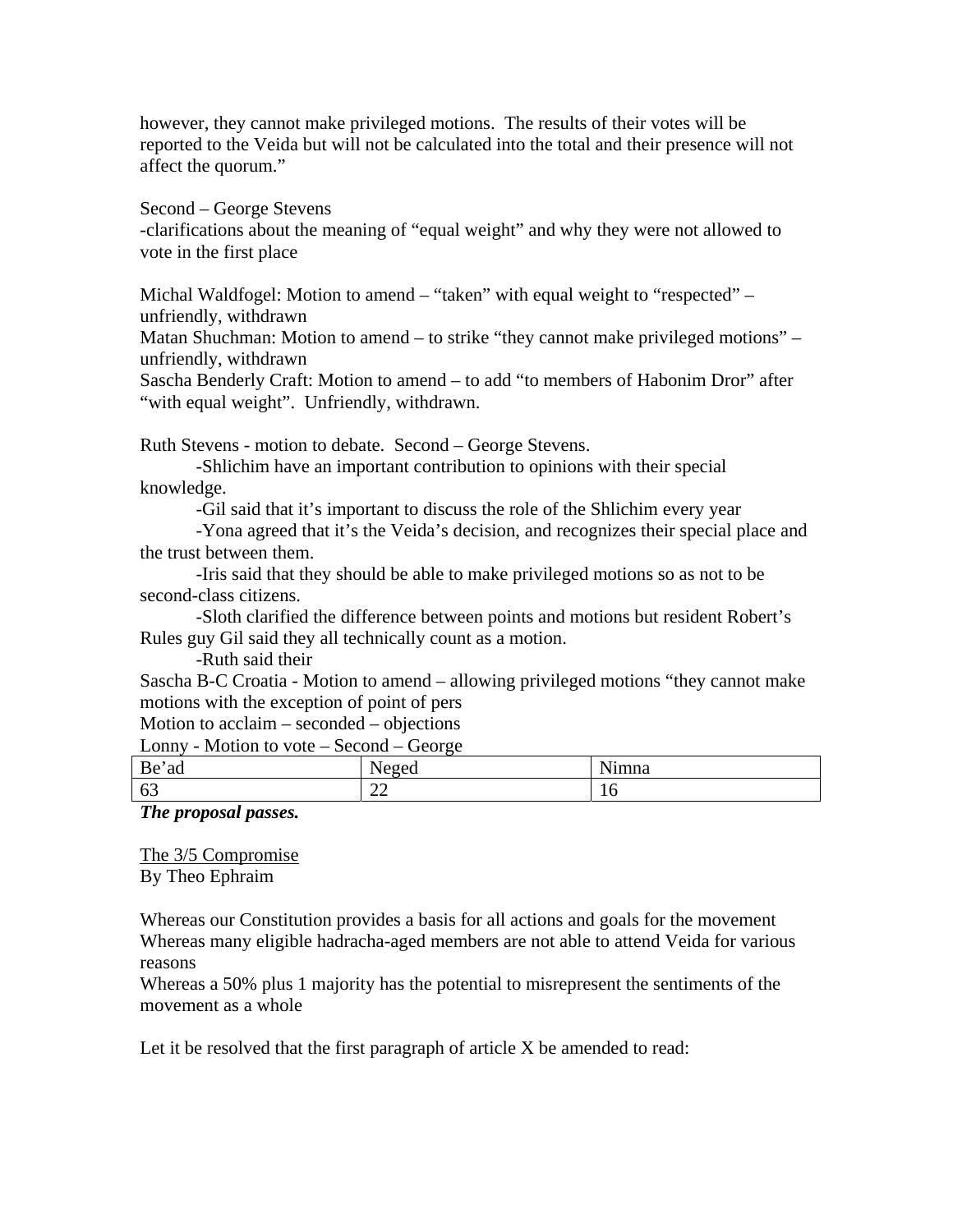This Constitution, or any part of it, shall be amended by a Veida decision with a 60% majority yes vote.

Second – Rachel Bergstein

-60% was clarified to mean 60% or more.

Caucus reports:

-Article X now gives special consideration to Constitutional amendments.

 -Shulchan Gerchak: the Constitution should not be judged more important than ideology, programs, etc, and this would imply it is

 -Shulchan Soul Man: The Constitution need not be more important, but merely more stable, and the Ideology plenary session is the place for fluid changing in ideology

 -50% plus one seemed fine to Rofrano and his ilk, and 60% seemed arbitrary. -Matan: Stability is useful.

 -Sam said that could impede the progressive nature of our movement, but probably he just said that to be smart.

 -Chaver Lonny opined that a 41% minority would now be able to block change, exacerbating the difficulties of misrepresentation presented by the attendance of Veida issue.

George Stevens: Motion to temporarily suspend the rules until the proposal is dealt with dictating that only a 60% majority can pass this proposal, so as to avoid blatant hypocrisy. Second – Ruth Stevens.

Idon Natanzon – motion to acclaim – Second – Noam Chomsky/Yaillen

Safi Gerchak - Motion to debate. George Stevens – second.

 -The last two days have shown that there's an extensive review process. Also we're a movement, why should we wait to stagnate? "Our constitution is the heart and soul of this movement" which is why we should hold it to the same standard as everything else.

Jamie set a time limit, Safi threatened to appeal, Jamie explained it would be two minutes and he withdrew.

Motion to close debate: Noam Yaillen. Second: Joe from Tavor.

| Motion fails to reach two-thirds majority needed, so debate continues: |  |
|------------------------------------------------------------------------|--|
|------------------------------------------------------------------------|--|

| Be<br>≃ad                      | $\sim$ $\sim$<br>25.0 | $\mathbf{v}$<br>mna |
|--------------------------------|-----------------------|---------------------|
| 49                             | າດ<br>ر ب             | $\sim$<br>∠∠        |
| $\sim$ $\sim$<br>. .<br>$\sim$ |                       |                     |

-Jon said something

 -Sascha says we're not a country so our Constitution is not the legal framework on which our movement is based. It probably has less effect on the movement than the other plenary sessions, so why distinguish it in such ways.

 -Laura said it's ridiculous to say that 50%+1 doesn't represent us because it's a majority.

-Sam: Because we're progressive, our constitution should progress with us.

 -Lonny: The Constitution is more important, thus we should make it more important that it accurately represent who we truly are.

 -Sloth: One person's presence of absence can affect the vote no matter what the ratio is.

 -Theo: 60% does not necessarily make amendments more important, but more stable, because it builds a framework for the rest of what we do. It's also more likely to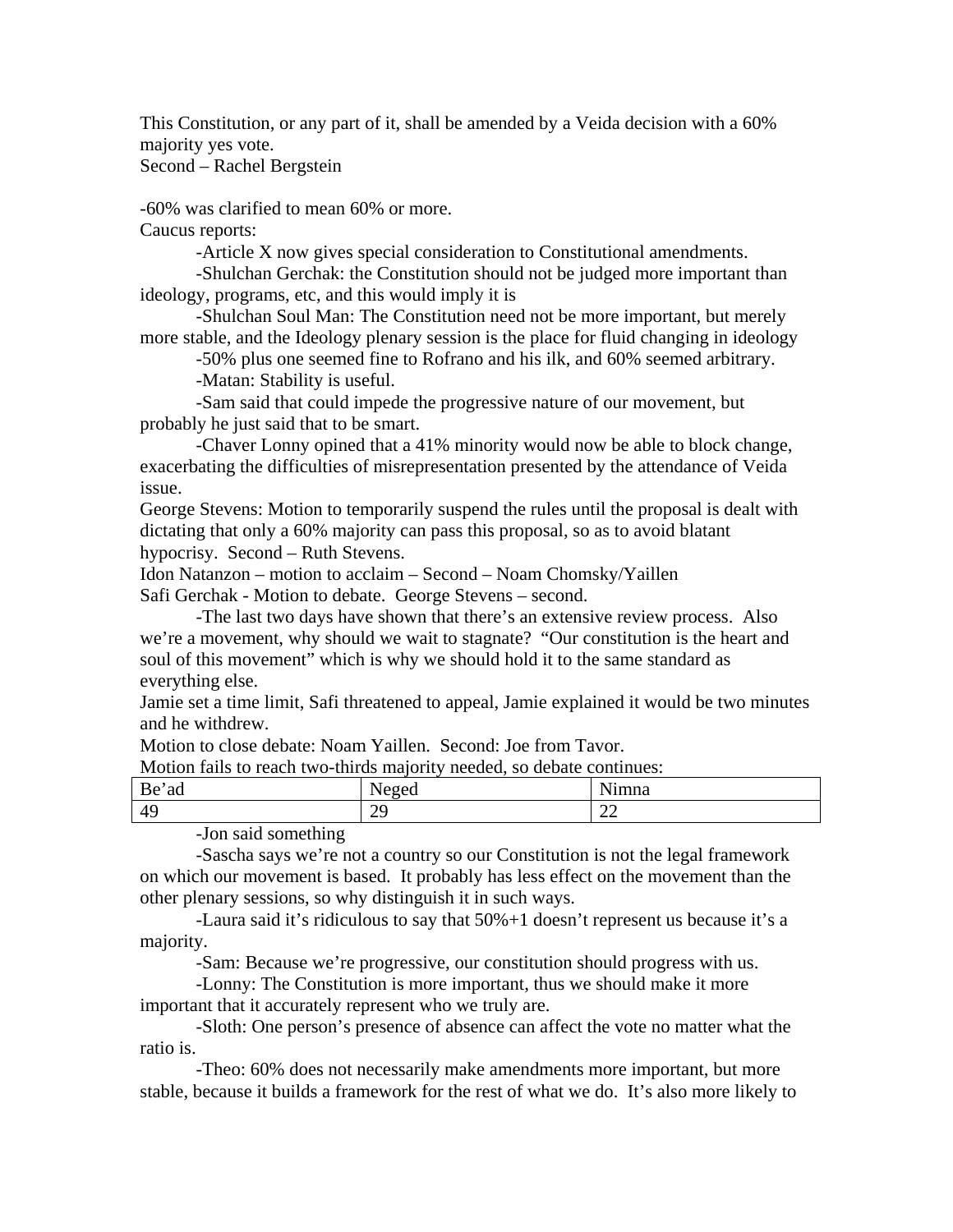represent the movement as a whole. We passed everything at this Veida by more than 60%.

| Be'ad  | $\Delta \Omega$ | $\cdots$<br>mna<br>пппа |
|--------|-----------------|-------------------------|
| $\sim$ | $\overline{a}$  | ∸                       |
| رے     | . U .           |                         |

Lonny Moses: Motion to vote. Second: George.

#### *The proposal fails*.

BTW: Workshoppers in Veida OMG! By Lonny Moses and Amit Bob

Whereas Habonim Dror has always tried to be inclusive and democratic, Whereas Workshoppers make up a large number of movement members, Whereas new technology has created opportunities were not available in 1982,

Let it be resolved that an additional point be added to the end of Article III, before the "VOTING" subsection reading "Provisions should be made if possible for Workshoppers and Habo U participants to vote in Veida through a chat room caucus table and/or an internet messenger system *in a caucus table through any available and reasonable means to communicate with them*. (Dustin Hellinger)

#### Second – George Stevens

Dustin Hellinger: Motion to amend to "in a caucus table through any available and reasonable means to communicate with them." Second – George Stevens. Friendly. Joe Harrow: Motion to caucus. Second – George Stevens. Reports:

-Many chaverim want it because they're going to be on workshop.

 -Some commended the spirit but thought that the Constitution was not the place. Some recommended that they email their opinions on the proposals, so as to be heard, but without counted votes.

 -Leora Kanter and friends wrote an amendment stipulating that Workshoppers could have their votes counted only on proposals they wrote.

 -Sloth and his posse thought feasibility issues do not belong in the Constitution, and it should be tabled.

 -Safi and his cult-like followers emphasized that the idea was good, but now is not the time so it should respectfully be voted down.

 -Jonny Jon and people in his direct vicinity expressed "overwhelmingly negative sentiments" and that such a procedure would be damaging to the Veida, as well as disagreeing with its placing of the burden on the Veida to find solutions. Argument that webcams would create their presence, and the counter-argument that webcams are shitty. Something about the effort to come to Veida, and Toni wants to marry Lonny and Amit. Ilana says that Amit has a hot sister (*two – ed. [and the editor is Ruth. That's me! Ha, ha.]*) and wants the aforementioned sister on the webcam specifically.

 -Alon and his acquaintances felt that not hearing the Veida's debate would undermine the Workshoppers' ability to decide. He also noted the possibility of an amendment clarifying that the Central Office gets to pick, and wondered about the ratio of Workshoppers and their friends to present Veida participants.